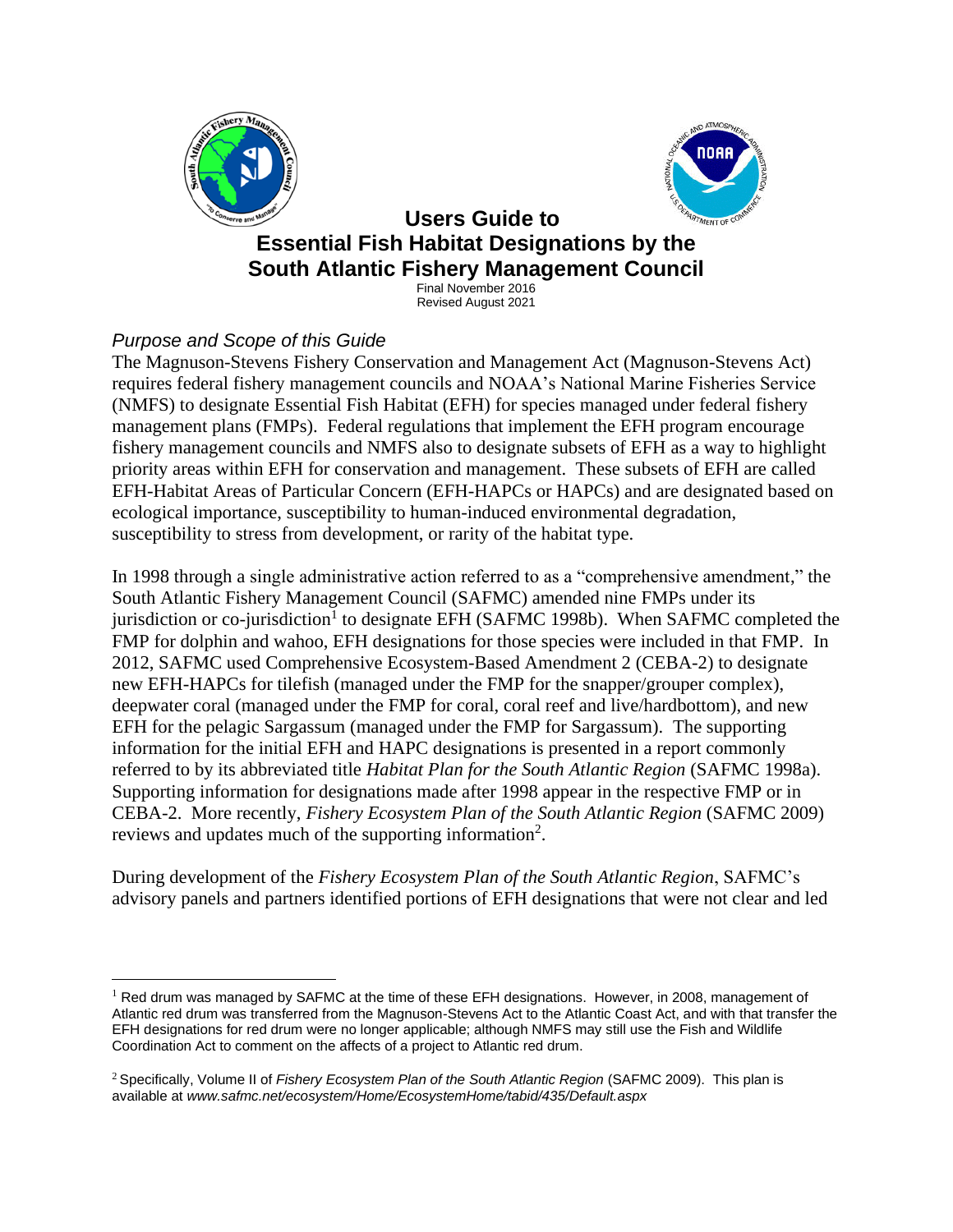to divergent EFH assessments. With one exception<sup>3</sup>, while these differences did not significantly affect how SAFMC and the NMFS Southeast Regional Office, Habitat Conservation Division (SER HCD), evaluated impacts to EFH or developed EFH conservation recommendations, clarification would aid development of EFH assessments. For example, a more complete listing of state designated nursery habitats, which are an HAPC under three FMPs, would bring a sharper focus to EFH assessments.

This users guide provides the clarifications requested. As noted above, the information supporting the EFH designations appears in *Fishery Ecosystem Plan of the South Atlantic Region* (SAFMC 2009) and in individual FMPs. General information on the EFH provisions of the Magnuson-Stevens Act and its implementing regulations (50 CFR 900 Subparts J and K) can be found at *sero.nmfs.noaa.gov/hcd/efh.htm*; these sources should be reviewed for information on the components of EFH assessments, steps to EFH consultations, and other aspects of EFH program operation.

Coral-HAPCs: Please note that this users guide focuses on HAPCs designated under the EFH provisions of the Magnuson-Stevens Act. Under the FMP for Coral, Coral Reefs and Live/Hard Bottom Habitat, SAFMC can use its regulatory authority to designate coral-HAPCs to eliminate or reduce the impact of fishing on those habitats. By itself, the coral-HAPC designation carries no regulatory authority regarding impacts from non-fishing activities. In 1998, only one coral-HAPC existed, Oculina Bank, which SAFMC designated in 1984 and expanded in 2000 to include the Oculina Experimental Closed Area. The comprehensive amendment (SAFMC 1998b) designated each of these areas as EFH-HAPCs, which afforded them the protections from both designations. Similarly, in 2010, SAFMC designated five new coral-HAPCs (Cape Lookout Banks, Cape Fear Banks, Blake Ridge Diapir, Miami-Stetson Terrace, and Pourtales Terrace), and SAFMC added the EFH-HAPC designation to each of these areas in 2012 via CEBA-2. The only reason coral-HAPCs are discussed here is because some publically available documents discuss non-fishing activities in coral-HAPCs, and these documents suggest coral-HAPCs are managed differently from EFH-HAPCs with respect to non-fishing activities that may impact the habitat. While that difference existed before CEBA-2 went into effect, that difference no longer exists.

<sup>&</sup>lt;sup>3</sup> The exception is the HAPC designation for golden and blueline tilefish. These species managed within the fishery management plan for the snapper-grouper complex have a life history that differs markedly from other species within this complex.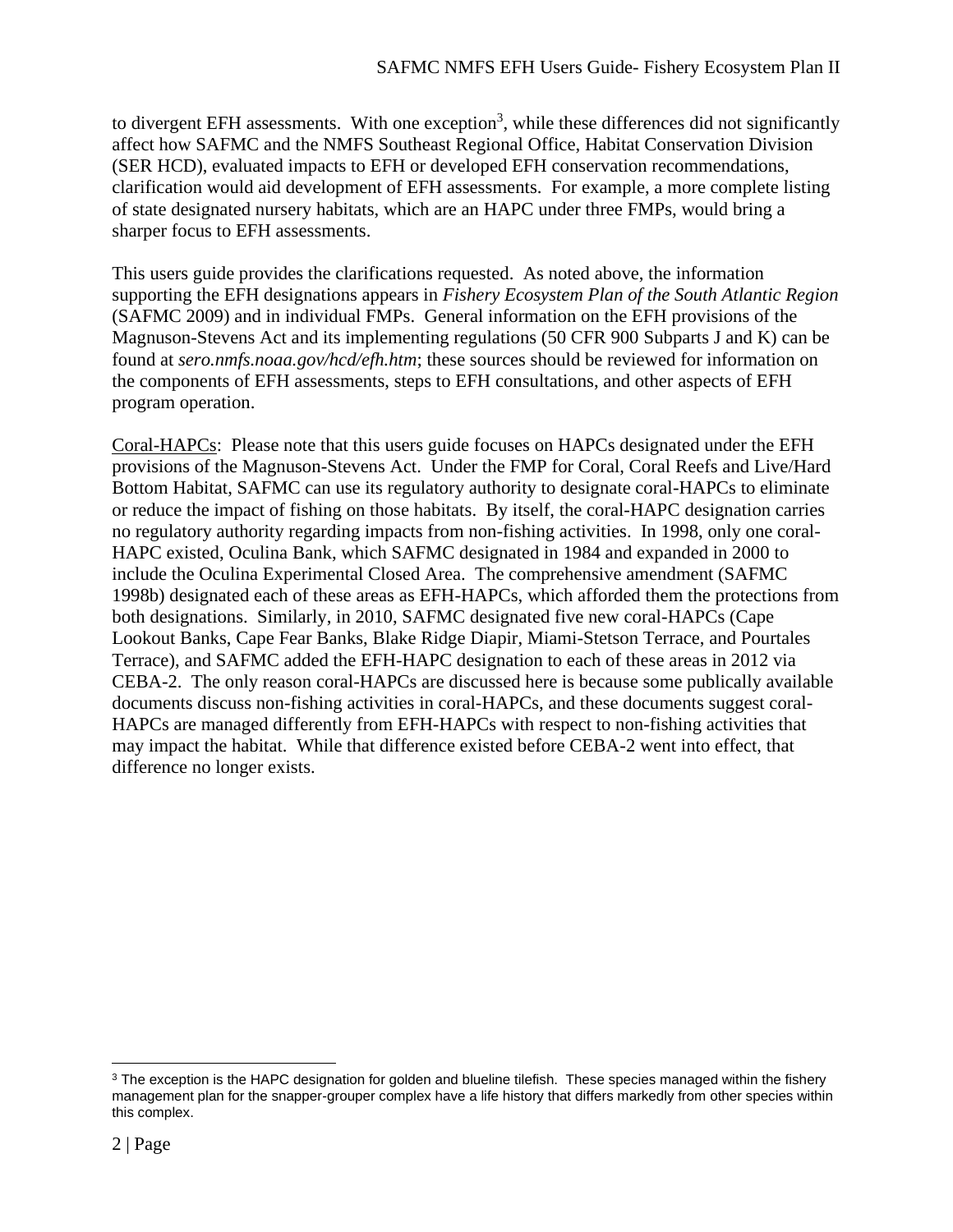### **Fishery Management Plan for the Shrimp Fishery of the South Atlantic Region (1993)**

#### *EFH Designation Boundary*

SAFMC's EFH designation for shrimp applies to all waters from the EEZ to the landward most influence of the tide, from the Virginia/North Carolina border to the Dry Tortugas in the Florida Keys (Figure 1). Within this area, the specific habitats and locations that are EFH are listed below.

*EFH Designations in the Comprehensive Amendment for Penaeid Shrimp (SAFMC 1998b)* For penaeid shrimp, Essential Fish Habitat (EFH) includes inshore estuarine nursery areas, offshore marine habitats used for spawning and growth to maturity, and all interconnecting water bodies as described in the Habitat Plan. Inshore nursery areas include tidal freshwater (palustrine), estuarine, and marine emergent wetlands (e.g., intertidal marshes); tidal palustrine forested areas; mangroves; tidal freshwater, estuarine, and marine submerged aquatic vegetation (e.g., seagrass); and subtidal and intertidal non-vegetated flats. This applies from North Carolina through the Florida Keys.

Areas which meet the criteria for EFH-Habitat Areas of Particular Concern (EFH-HAPCs) for penaeid shrimp include all coastal inlets, all state-designated nursery habitats of particular importance to shrimp (for example, in North Carolina this would include all Primary Nursery Areas and all Secondary Nursery Areas), and state-identified overwintering areas.

#### *Clarifications to Designations for Penaeid Shrimp*

1. The public and resource agencies have requested a complete list of the state-designated areas that may function as nursery habitats of species managed by the SAFMC. Appendix 1 contains a complete list of State protected areas with marine and or estuarine waters that function as nursery habitat and/or that are designated as EFH or EFH-HAPC for Council-managed species. No state-identified overwintering grounds have been indentified for penaeid shrimp.

2. Coastal inlets include the throat of the inlet as well as shoal complexes associated with the inlets (Figure 2). Shoals formed by waters moving landward through the inlet are referred to as flood tidal shoals, and shoals formed by waters moving waterward through the inlet are referred to as ebb tidal shoals.

#### *EFH Designations in the Comprehensive Amendment for Rock Shrimp (SAFMC 1998b)*

For rock shrimp, Essential Fish Habitat (EFH) consists of offshore terrigenous and biogenic sand bottom habitats from 18 to 182 meters in depth with highest concentrations occurring between 34 and 55 meters. This applies for all areas from North Carolina through the Florida Keys. EFH includes the shelf current systems near Cape Canaveral, Florida which provide major transport mechanisms affecting planktonic larval rock shrimp. These currents keep larvae on the Florida Shelf and may transport them inshore in spring. In addition, the Gulf Stream is an essential fish habitat because it provides a mechanism to disperse rock shrimp larvae.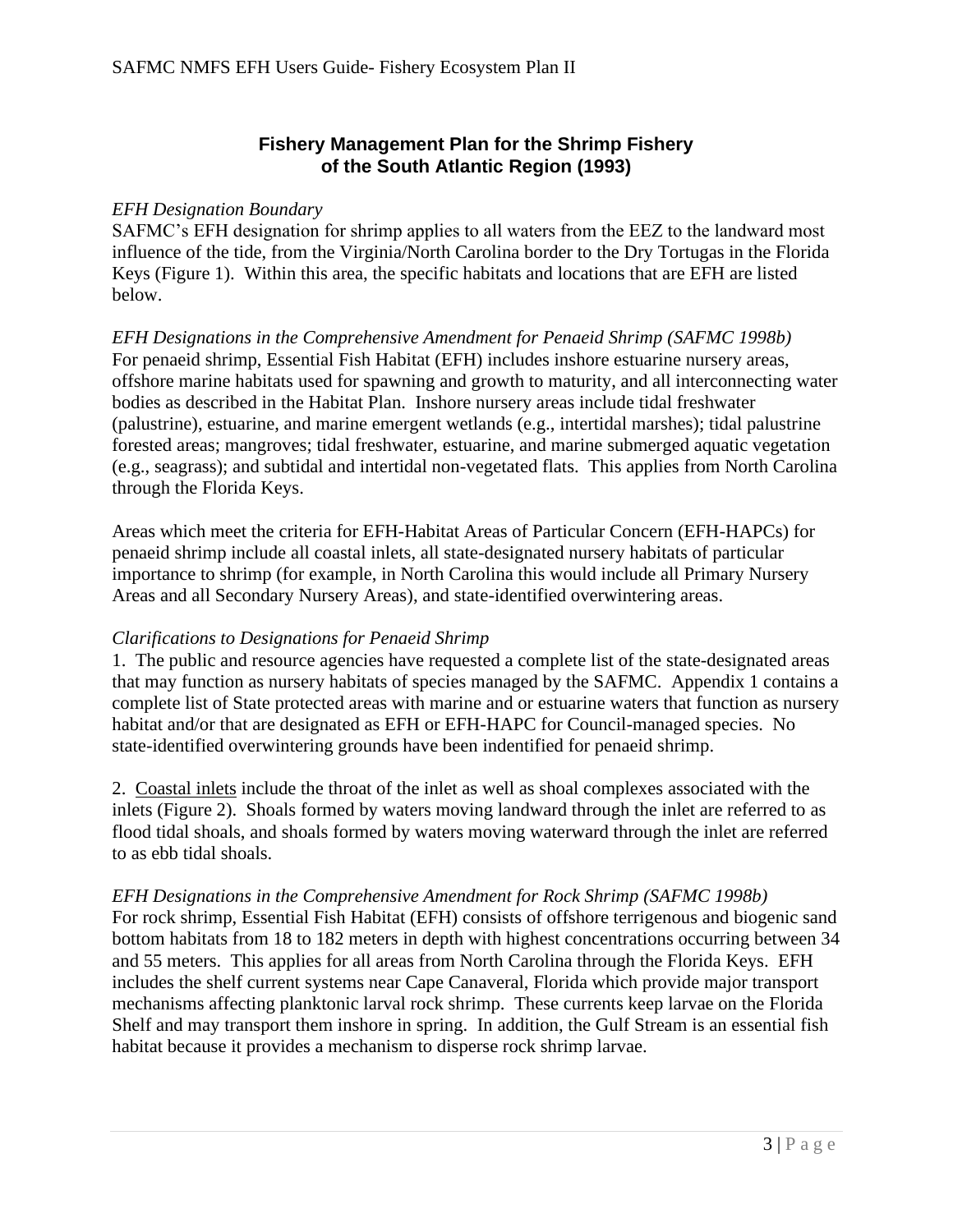#### *Clarifications to Designations for Rock Shrimp*

No clarifications of these designations have been requested during EFH consultations.

*EFH Designations in the Comprehensive Amendment for Royal Red Shrimp (SAFMC 1998b)* Essential Fish Habitat (EFH) for royal red shrimp include the upper regions of the continental slope from 180 meters (590 feet) to about 730 meters (2,395 feet), with concentrations found at depths of between 250 meters (820 feet) and 475 meters (1,558 feet) over blue/black mud, sand, muddy sand, or white calcareous mud. In addition, the Gulf Stream is an essential fish habitat because it provides a mechanism to disperse royal red shrimp larvae.

*Clarifications to Designations for Royal Red Shrimp*

No clarifications of these designations have been requested during EFH consultations.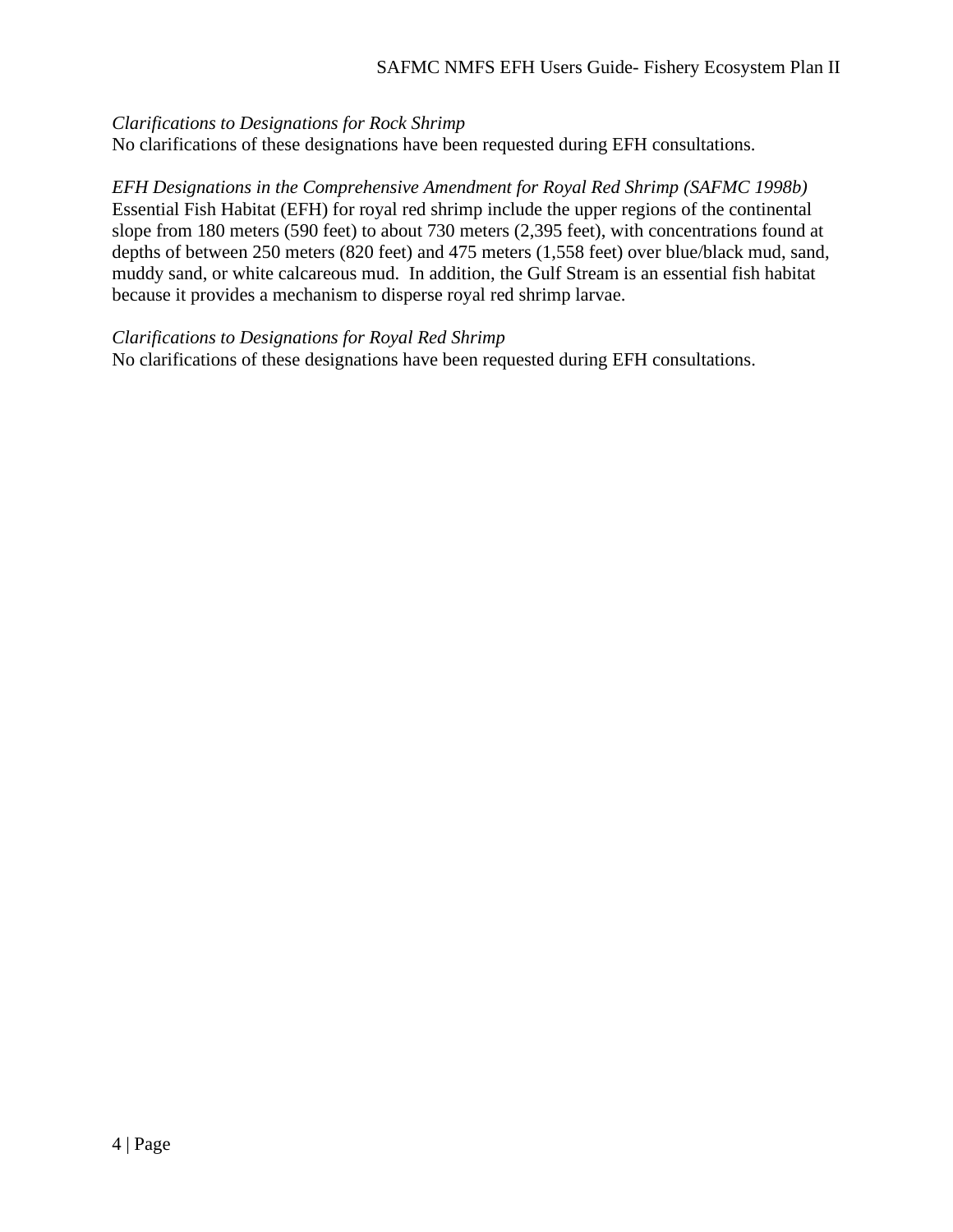#### **Fishery Management Plan, Regulatory Impact Review, and Final Environmental Impact Statement for the Snapper Grouper Fishery of the South Atlantic Region (1983)**

#### *EFH Designation Boundary*

SAFMC's EFH designation for snapper grouper species applies to all waters from the EEZ to the landward most influence of the tide, from the Virginia/North Carolina border to the Dry Tortugas in the Florida Keys (Figure 1). Within this area, the specific habitats and locations that are EFH are listed below.

*EFH Designations in the Comprehensive Amendment for Snapper Grouper (SAFMC 1998b)* Essential Fish Habitat (EFH) for snapper-grouper species includes coral reefs, live/hard bottom, submerged aquatic vegetation, artificial reefs and medium to high profile outcroppings on and around the shelf break zone from shore to at least 600 feet (but to at least 2000 feet for wreckfish) where the annual water temperature range is sufficiently warm to maintain adult populations of members of this largely tropical complex. EFH includes the spawning area in the water column above the adult habitat and the additional pelagic environment, including *Sargassum*, required for larval survival and growth up to and including settlement. In addition, the Gulf Stream is an essential fish habitat because it provides a mechanism to disperse snapper grouper larvae.

For specific life stages of estuarine dependent and nearshore snapper-grouper species, EFH includes areas inshore of the 100-foot contour, such as attached macroalgae; submerged rooted vascular plants (seagrasses); estuarine emergent vegetated wetlands (saltmarshes, brackish marsh); tidal creeks; estuarine scrub/shrub (mangrove fringe); oyster reefs and shell banks; unconsolidated bottom (soft sediments); artificial reefs; and coral reefs and live/hard bottom.

Areas which meet the criteria for EFH-Habitat Areas of Particular Concern (EFH-HAPCs) for species in the snapper-grouper management unit include medium to high profile offshore hard bottoms where spawning normally occurs; localities of known or likely periodic spawning aggregations; nearshore hard bottom areas; The Point, The Ten Fathom Ledge, and Big Rock (North Carolina); The Charleston Bump (South Carolina); mangrove habitat; seagrass habitat; oyster/shell habitat; all coastal inlets; all state-designated nursery habitats of particular importance to snapper grouper (e.g., Primary and Secondary Nursery Areas designated in North Carolina); pelagic and benthic *Sargassum*; Hoyt Hills for wreckfish; the Oculina Bank Habitat Area of Particular Concern; all hermatypic coral habitats and reefs; manganese outcroppings on the Blake Plateau; and Council-designated Artificial Reef Special Management Zones (SMZs).

#### *EFH Designations in CEBA-2 for Snapper Grouper (SAFMC 2011)*

EFH-HAPCs for golden tilefish includes irregular bottom comprised of troughs and terraces inter-mingled with sand, mud, or shell hash bottom. Mud-clay bottoms in depths of 150-300 meters are HAPC. Golden tilefish are generally found in 80-540 meters, but most commonly found in 200-meter depths.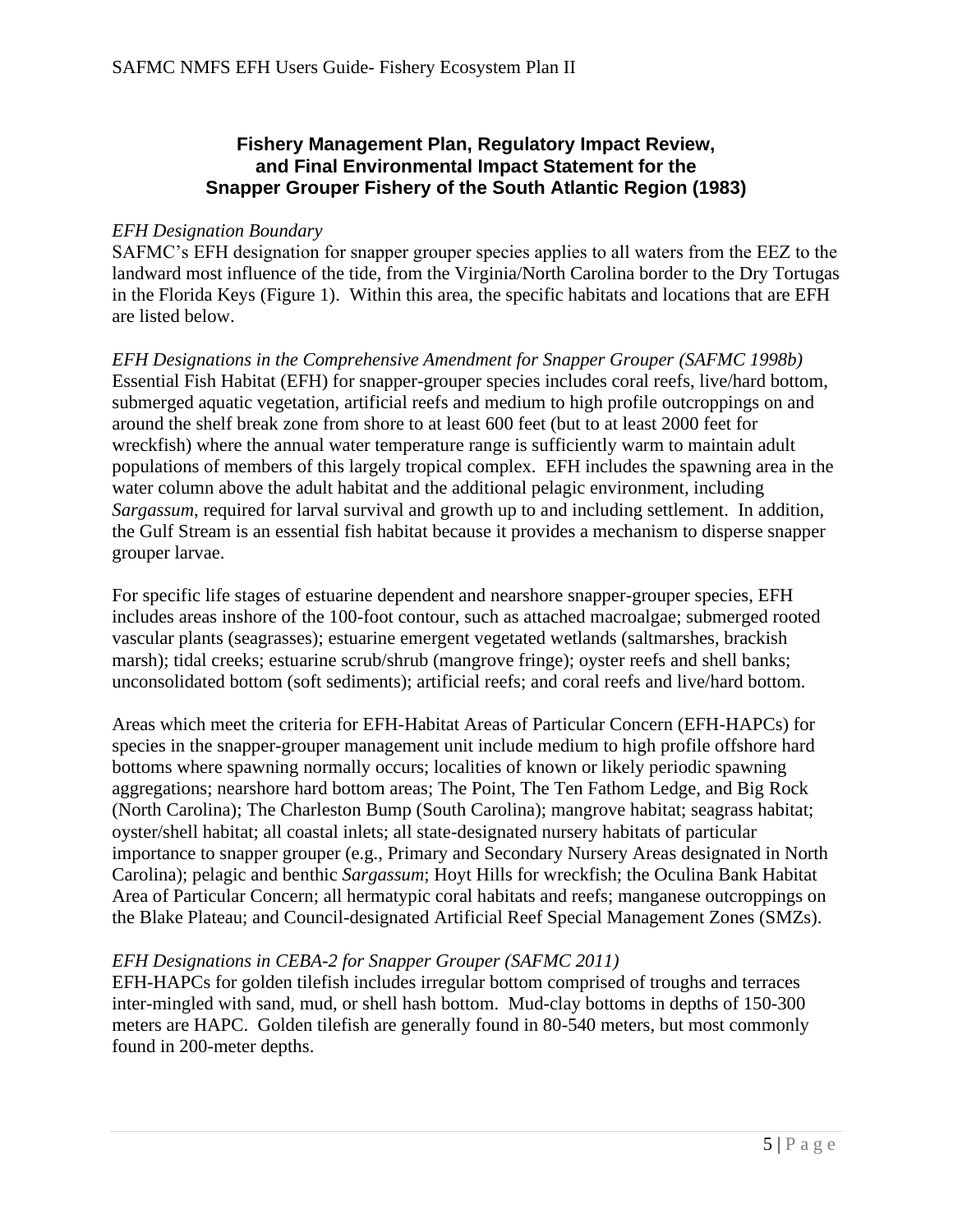EFH-HAPC for blueline tilefish includes irregular bottom habitats along the shelf edge in 45-65 meters depth; shelf break; or upper slope along the 100-fathom contour (150-225 meters); hardbottom habitats characterized as rock overhangs, rock outcrops, manganese-phosphorite rock slab formations, or rocky reefs in the South Atlantic Bight; and the Georgetown Hole (Charleston Lumps) off Georgetown, SC.

EFH-HAPCs for the snapper grouper complex include the following deepwater marine protected areas (MPAs) as designated in Snapper Grouper Amendment 14:

- Snowy Grouper Wreck MPA
- Northern South Carolina MPA
- Edisto MPA
- Charleston Deep Artificial Reef MPA
- Georgia MPA
- North Florida MPA
- St. Lucie Hump MPA
- East Hump MPA

#### *Clarifications to the Designations for Snapper Grouper*

1. The public and resource agencies have requested a complete list of the localities of known or likely periodic spawning aggregations. SAFMC intends to provide this list on its website as soon as practicable.

2. Coastal inlets include the throat of the inlet as well as shoal complexes associated with the inlets (Figure 2). Shoals formed by waters moving landward through the inlet are referred to as flood tidal shoals, and shoals formed by waters moving waterward through the inlet are referred to as ebb tidal shoals.

3. Designated SMZ is EFH-HAPC: The Council has determined that a designated SMZ meets the criteria for an EFH-HAPC designation, and the Council intends that all SMZs designated under the Snapper Grouper FMP also be designated as EFH-HAPCs under the Snapper Grouper FMP.

The Council established the special management zone (SMZ) designation process in 1983 in the Snapper Grouper FMP, and SMZs have been designated in federal waters off North Carolina, South Carolina, Georgia, and Florida since that time. The purpose of the original SMZ designation process, and the subsequent specification of SMZs, was to protect snapper grouper populations at the relatively small, permitted artificial reef sites and "create fishing opportunities that would not otherwise exist." Thus, the SMZ designation process was centered around protecting the relatively small habitats, which are known to attract desirable snapper grouper species.

Similarly, in the Comprehensive Ecosystem-Based Amendment 1 (CE-BA1, 2010), the Council has designated essential fish habitat (EFH) areas and EFH habitat areas of particular concern (HAPC) under the Snapper Grouper FMP. Under the Magnuson-Stevens Act, FMPs are required to describe and identify EFH and to minimize the adverse effects of fishing on such habitat to the extent practicable. An EFH-HAPC designation adds an additional layer to the EFH designation.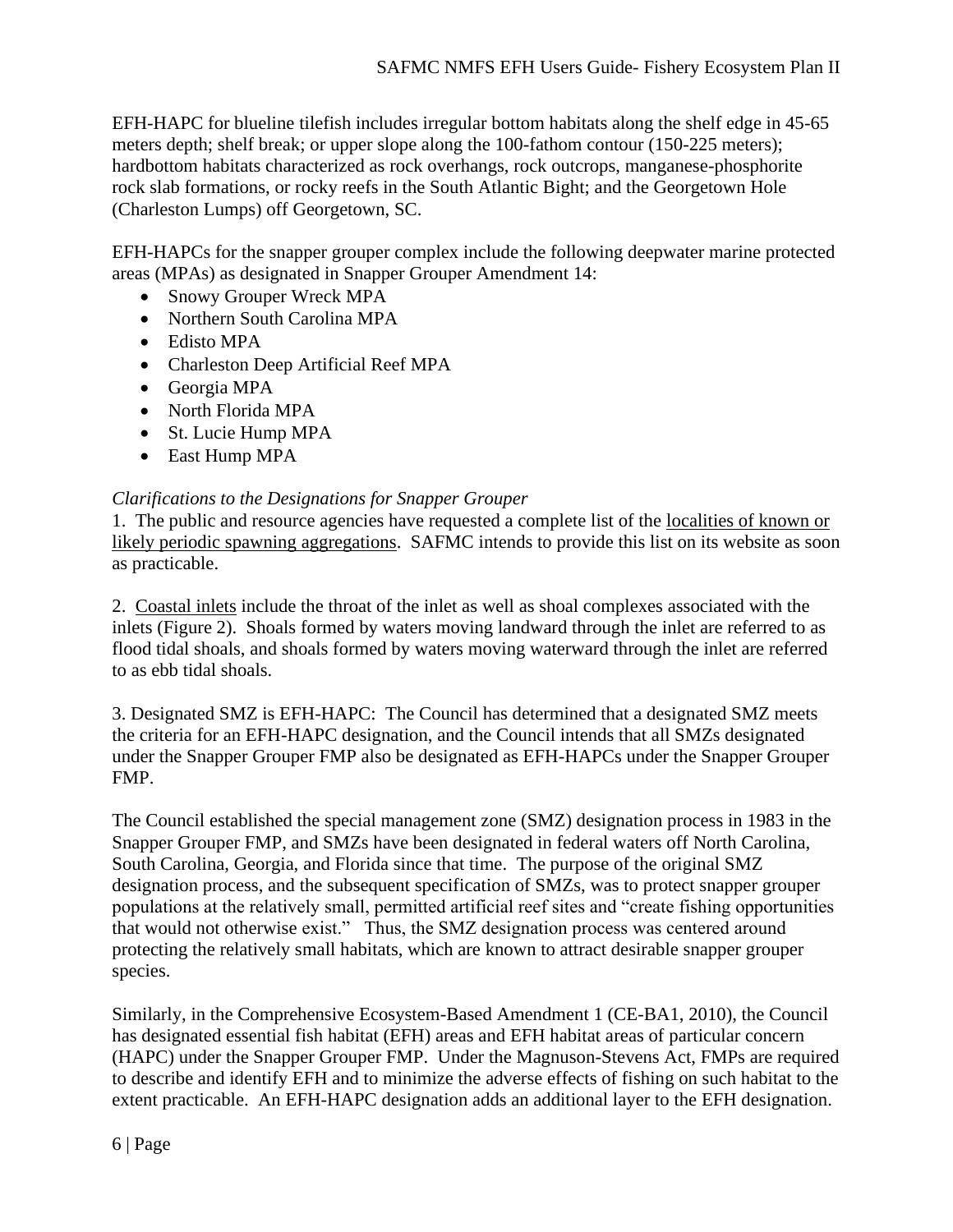Under the Snapper Grouper FMP, EFH-HAPCs are designated based upon ecological importance, susceptibility to human-induced environmental degradation, susceptibility to stress from development, or rarity of habitat type. The Council determined in CE-BA 1 that the Council-designated SMZs met the criteria to be EFH-HAPCs for species included in the Snapper Grouper FMP. Since CE-BA 1, the Council has designated additional SMZs in the Snapper Grouper FMP. The SMZ and EFH-HAPC designations serve similar purposes in pursuit of identifying and protecting valuable and unique habitat for the benefit of fish populations, which are important to both fish and fishers.

4. The public and resource agencies have requested a complete list of the State protected areas with marine and or estuarine waters that function as nursery habitat and/or that are designated as EFH or EFH-HAPC for Council-managed species. Appendix 1 contains a complete list of protected areas which may function as nursery habitats of species managed by the SAFMC.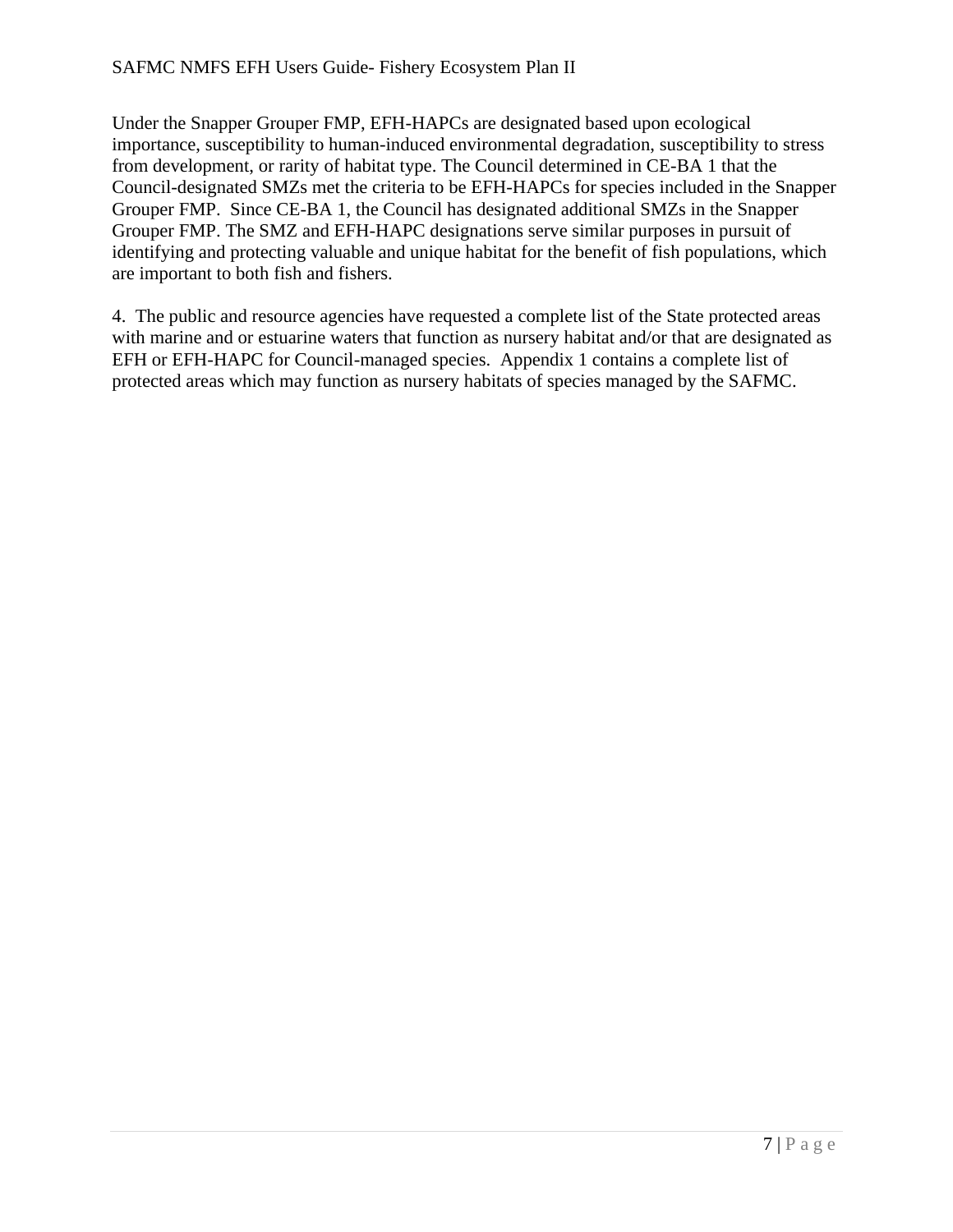### **Fishery Management Plan (Including Regulatory Impact Review, Environmental Assessment, and Social Impact Statement) for the Golden Crab Fishery of the South Atlantic Region (1995)**

#### *EFH Designation Boundary*

SAFMC's EFH designation for golden crab applies to all waters from the EEZ to the landward most influence of the tide, from the Virginia/North Carolina border to the Dry Tortugas in the Florida Keys (Figure 1). Within this area, the specific habitats and locations that are EFH are listed below.

### *EFH Designations in the Comprehensive Amendment for Golden Crab (SAFMC 1998b)*

Essential fish habitat (EFH) for golden crab includes the U.S. Continental Shelf from Chesapeake Bay south through the Florida Straits (and into the Gulf of Mexico). In addition, the Gulf Stream is an EFH because it provides a mechanism to disperse golden crab larvae. The detailed description of seven EFH types (a flat foraminferan ooze habitat; distinct mounds, primarily of dead coral; ripple habitat; dunes; black pebble habitat; low outcrop; and softbioturbated habitat) for golden crab is provided in Wenner et al. (1987).

There is insufficient knowledge of the biology of golden crabs to identify spawning and nursery areas and to identify EFH-Habitat Areas of Particular Concern (EFH-HAPCs) at this time. As information becomes available, the Council will evaluate such data and identify EFH-HAPCs as appropriate through the framework.

#### *Clarifications to the Designations for Golden Crab*

1. The Council views the first sentence as a general, introductory statement to the later specific areas designated as EFH. In addition to the Gulf Stream, seven habitat types provided in Wenner et al.  $(1987)^4$  are EFH for golden crab; those seven habitat-by-depth combinations are:

- Flat foraminiferan ooze habitat (405 to 567 meters). This habitat type is characterized by pteropod-foraminiferan debris mixed with larger shell fragments, a sediment surface mostly covered with a black phosphorite precipitate.
- Distinct mounds, primarily of dead coral at depths of 503 to 555 meters. Coral mounds rose approximately 15 to 23 meters in height above the surrounding sea floor and included several that were thinly veneered with a fine sediment and dead coral fragments, as well as a number that were thickly encrusted with live branching ahermatypic corals, sponges, pennatulids, and crinoids.
- Ripple habitat (320 to 539 meters)
- Dunes (389 to 472 meters)
- Black pebble habitat (446 to 564 meters)
- Low outcrop (466 to 512 meters)
- Soft-bioturbated habitat (293 to 475 meters)

<sup>4</sup> Wenner, EL, Ulrich, GF, and Wise, JB. 1987. Exploration for golden crab, *Geryon fenneri*, in the South Atlantic Bight: Distribution, population structure, and gear assessment. Fishery Bulletin. 85: 547-560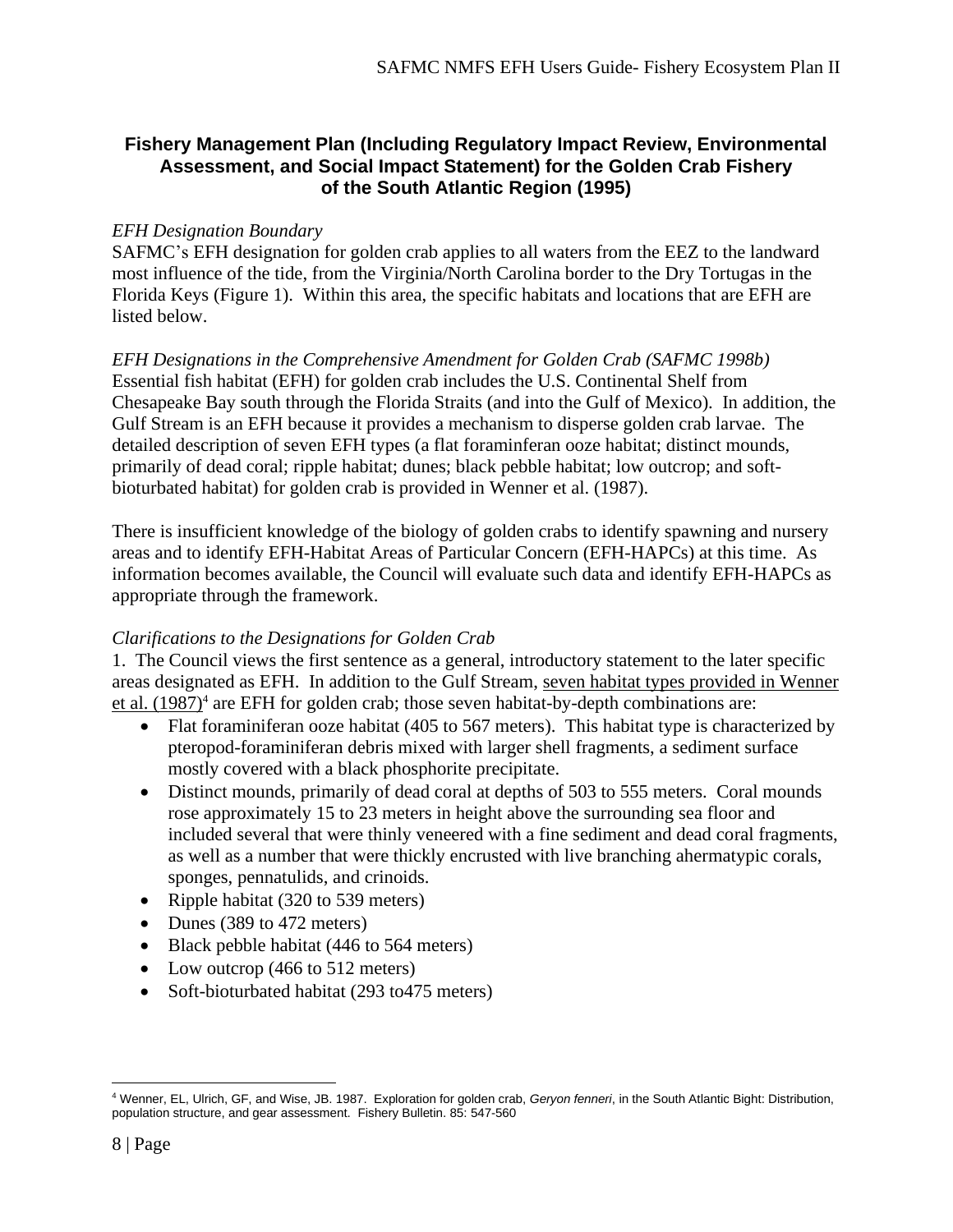### **Fishery Management Plan, Environmental Impact Statement and Regulatory Impact Review for Spiny Lobster in the Gulf of Mexico and South Atlantic (1982)**

#### *EFH Designation Boundary*

This FMP plan is administered by SAFMC and the Gulf of Mexico Management Council. SAFMC's EFH designation for spiny lobster applies to all waters from the EEZ to the landward most influence of the tide, from the Virginia/North Carolina border (although see below) to the Dry Tortugas in the Florida Keys (Figure 1). Within this area, the specific habitats and locations that are EFH are listed below.

*EFH Designations in the Comprehensive Amendment for Spiny Lobster (SAFMC 1998b)* Essential Fish Habitat (EFH) for spiny lobster includes nearshore shelf/oceanic waters; shallow subtidal bottom; seagrass habitat; unconsolidated bottom (soft sediments); coral and live/hard bottom habitat; sponges; algal communities (*Laurencia*); and mangrove habitat (prop roots). In addition the Gulf Stream is an EFH because it provides a mechanism to disperse spiny lobster larvae.

Areas which meet the criteria for EFH-Habitat Areas of Particular Concern (EFH-HAPCs) for spiny lobster include Florida Bay, Biscayne Bay, Card Sound, and coral/hard bottom habitat from Jupiter Inlet, Florida through the Dry Tortugas, Florida.

#### *Clarifications to the Designations for Spiny Lobster*

1. In practice, the northern limit for inshore benthic habitats designated EFH for spiny lobster is Sebastian Inlet, the northern extent of the offshore benthic habitats designated as EFH for spiny lobster is the area offshore of the St. Johns River.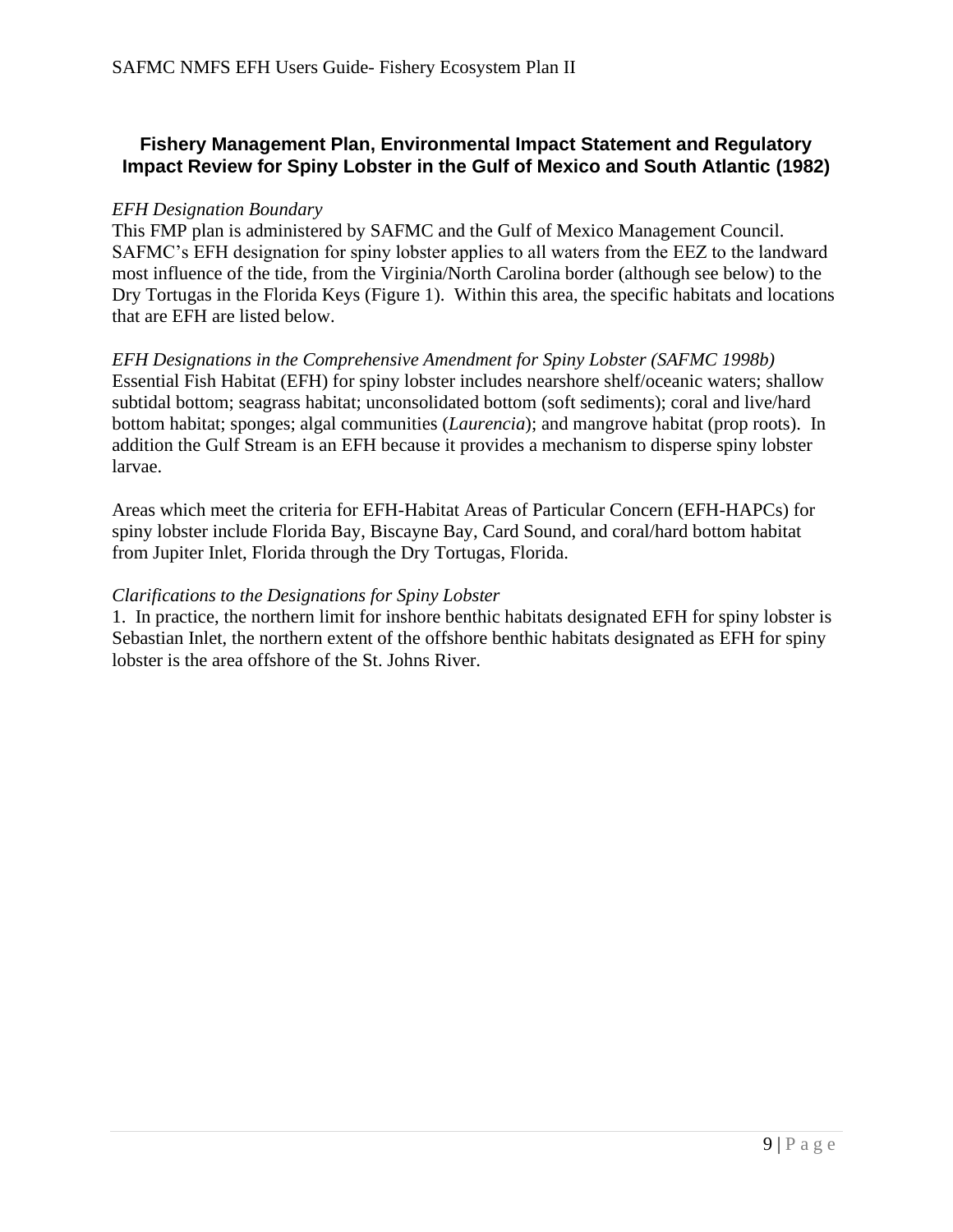### **Fishery Management Plan, Environmental Impact Statement, Regulatory Impact Review, Final Regulations for the Coastal Migratory Pelagic Resources (1983)<sup>5</sup>**

#### *EFH Designation Boundary*

SAFMC's EFH designation for coastal migratory pelagic species applies to all waters from the EEZ to the landward most influence of the tide, from the Virginia/North Carolina border (although see below) to the Dry Tortugas in the Florida Keys (Figure 1). Within this area, the specific habitats and locations that are EFH are listed below.

#### *EFH Designations in the Comprehensive Amendment for Coastal Migratory Pelagic Species (SAFMC 1998b)*

Essential Fish Habitat (EFH) for coastal migratory pelagic species includes sandy shoals of capes and offshore bars, high profile rocky bottom and barrier island ocean-side waters, from the surf to the shelf break zone, but from the Gulf Stream shoreward, including *Sargassum*. In addition, all coastal inlets, all state-designated nursery habitats of particular importance to coastal migratory pelagics (for example, in North Carolina this would include all Primary Nursery Areas and all Secondary Nursery Areas).

In addition, the Gulf Stream is an essential fish habitat because it provides a mechanism to disperse coastal migratory pelagic larvae. For king and Spanish mackerel EFH occurs in the South Atlantic and Mid-Atlantic Bights.

Areas which meet the criteria for EFH-Habitat Areas of Particular Concern (EFH-HAPCs) include sandy shoals of Capes Lookout, Cape Fear, and Cape Hatteras from shore to the ends of the respective shoals, but shoreward of the Gulf stream; The Point, The Ten-Fathom Ledge, and Big Rock (North Carolina); The Charleston Bump and Hurl Rocks (South Carolina); The Point off Jupiter Inlet (Florida); *Phragmatopoma* (worm reefs) reefs off the central east coast of Florida; nearshore hard bottom south of Cape Canaveral; The Hump off Islamorada, Florida; The Marathon Hump off Marathon, Florida; The "Wall" off of the Florida Keys; Pelagic *Sargassum*; and Atlantic coast estuaries with high numbers of Spanish mackerel based on abundance data from the ELMR Program. Estuaries meeting this criteria for Spanish mackerel include Bogue Sound and New River, North Carolina; Bogue Sound, North Carolina (Adults May-September salinity >30 ppt); and New River, North Carolina (Adults May-October salinity >30 ppt).

#### *Clarifications to the Designations for Coastal Migratory Pelagic Species*

1. Coastal inlets include the throat of the inlet as well as shoal complexes associated with the inlets (Figure 2). Shoals formed by waters moving landward through the inlet are referred to as flood tidal shoals, and shoals formed by waters moving waterward through the inlet are referred to as ebb tidal shoals.

2. The public and resource agencies have requested a complete list of the State protected areas with marine and or estuarine waters that function as nursery habitat and/or that are designated as

<sup>5</sup> Amendment 31 to this FMP, effective March 21, 2019, transferred management of Atlantic Migratory Group Cobia (Georgia - New York) to the Atlantic States Marine Fisheries Commission. Accordingly, references germane to cobia EFH and EFH-HAPCs have been removed from the FMP sections described below.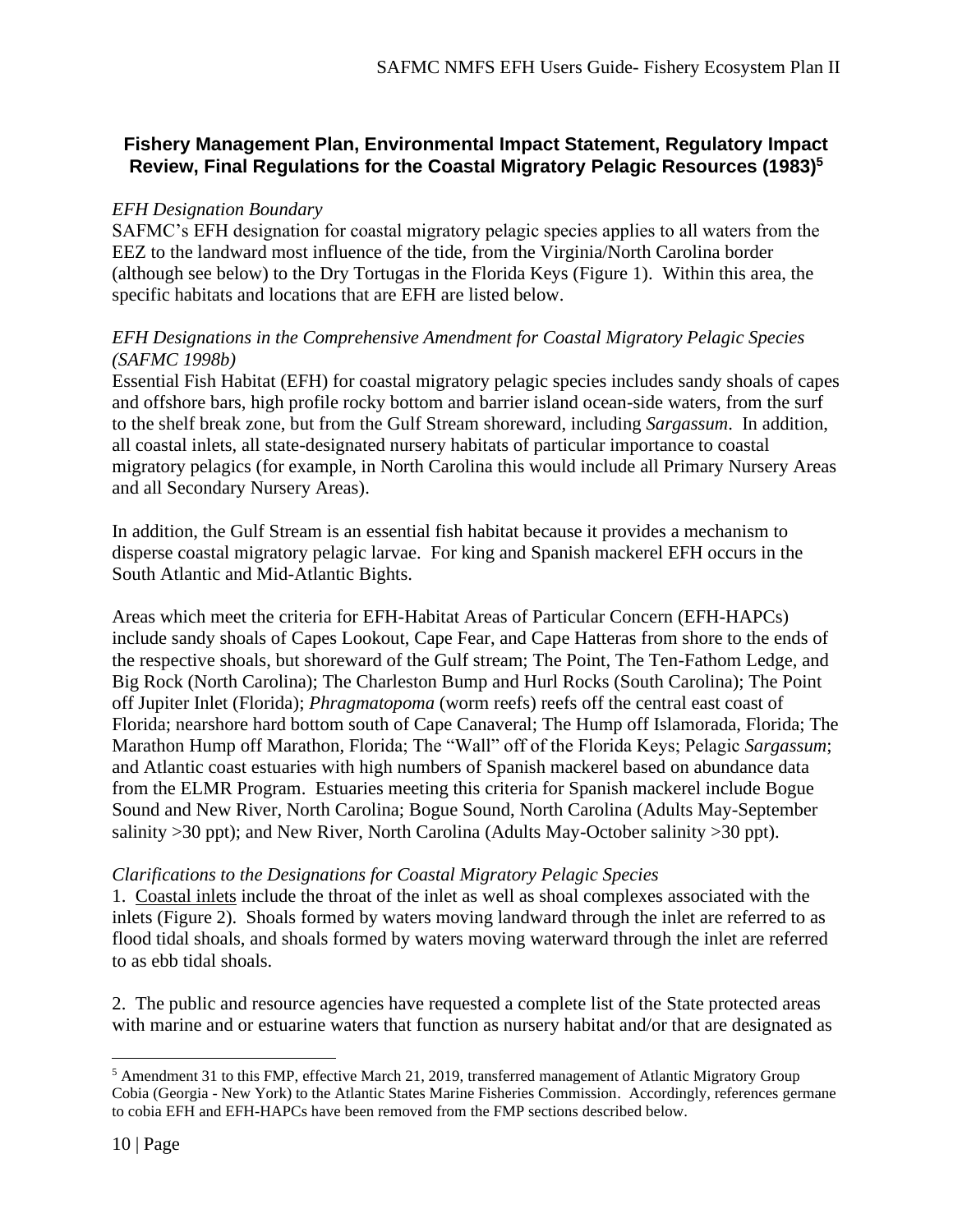EFH or EFH-HAPC for Council-managed species. Appendix 1 contains a complete list of state protected areas which may function as nursery habitats of species managed by the SAFMC.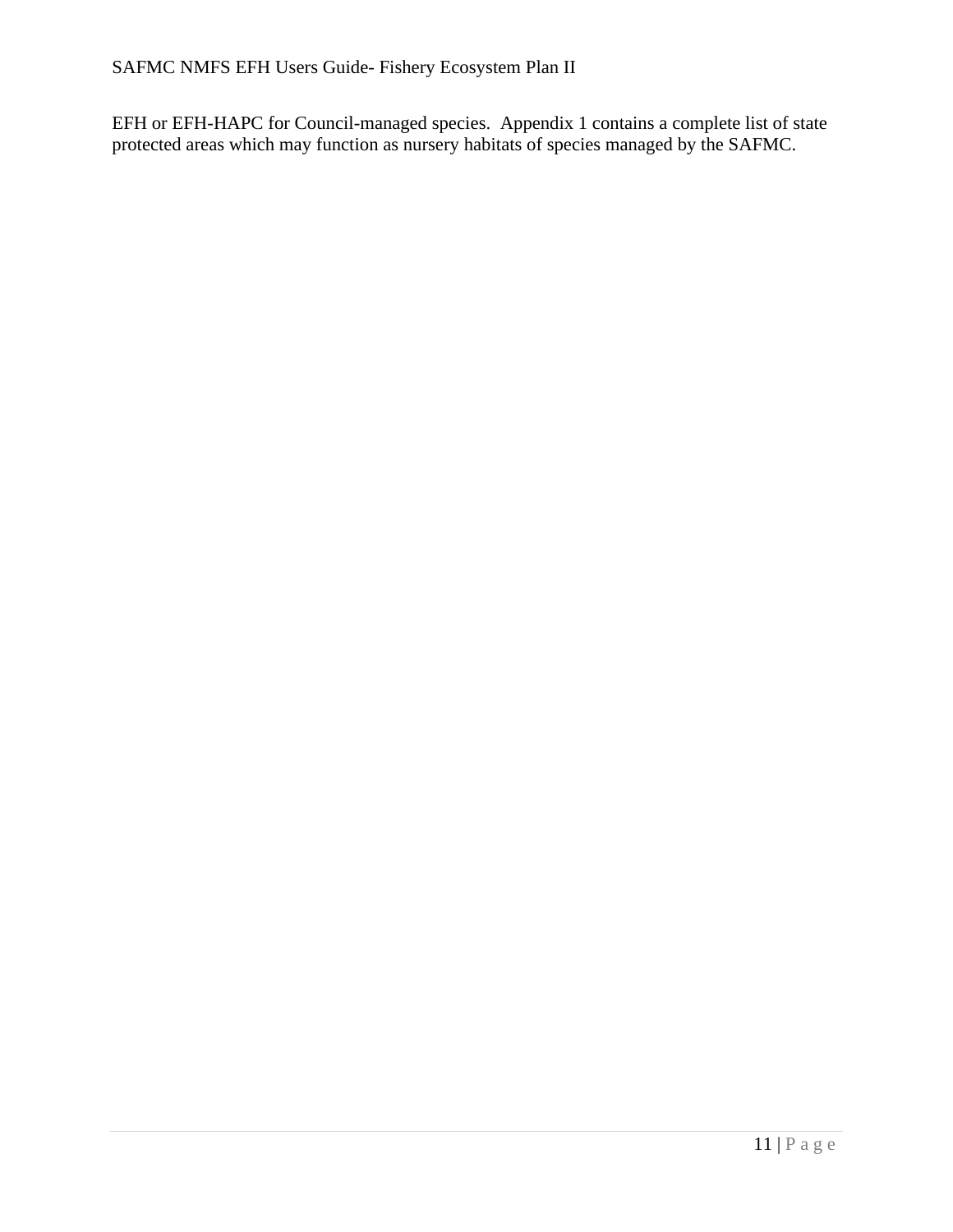### **The Fishery Management Plan for Coral, Coral Reefs, and Live/Hard Bottom Habitats of the South Atlantic Region (1995)**

#### *EFH Designation Boundary*

This FMP plan is administered by SAFMC. An earlier version of the FMP was jointly administered by SAFMC and the Gulf of Mexico Management Council. SAFMC's EFH designation for coral and coral reefs applies to all waters from the EEZ to the landward most influence of the tide, from the Virginia/North Carolina border (although see below) to the Dry Tortugas in the Florida Keys (Figure 1). Within this area, the specific habitats and locations that are EFH are listed below.

#### *EFH Designations in the Comprehensive Amendment for Coral, Coral Reefs, and Live/Hard Bottom Habitats (SAFMC 1998b)*

A. Essential Fish Habitat (EFH) for hermatypic stony corals includes rough, hard, exposed, stable substrate from Palm Beach County south through the Florida reef tract in subtidal to 30 m depth, subtropical (15**°**-35**°** C), oligotrophic waters with high (30-35o/oo) salinity and turbidity levels sufficiently low enough to provide algal symbionts adequate sunlight penetration for photosynthesis. Ahermatypic stony corals are not light restricted and their essential fish habitat includes defined hard substrate in subtidal to outer shelf depths throughout the management area.

B. EFH for *Antipatharia* (black corals) includes rough, hard, exposed, stable substrate, offshore in high (30-35o/oo) salinity waters in depths exceeding 18 meters (54 feet), not restricted by light penetration on the outer shelf throughout the management area.

C. EFH for octocorals excepting the order Pennatulacea (sea pens and sea pansies) includes rough, hard, exposed, stable substrate in subtidal to outer shelf depths within a wide range of salinity and light penetration throughout the management area.

D. EFH for Pennatulacea (sea pens and sea pansies) includes muddy, silty bottoms in subtidal to outer shelf depths within a wide range of salinity and light penetration.

Areas which meet the criteria for EFH-Habitat Areas of Particular Concern (EFH-HAPCs) for coral, coral reefs, and live/hard bottom include The 10-Fathom Ledge, Big Rock, and The Point (North Carolina); Hurl Rocks and The Charleston Bump (South Carolina); Gray's Reef National Marine Sanctuary (Georgia); The *Phragmatopoma* (worm reefs) reefs off the central east coast of Florida; Oculina Banks off the east coast of Florida from Ft. Pierce to Cape Canaveral; nearshore (0-4 meters; 0-12 feet) hard bottom off the east coast of Florida from Cape Canaveral to Broward County); offshore (5-30 meter; 15-90 feet) hard bottom off the east coast of Florida from Palm Beach County to Fowey Rocks; Biscayne Bay, Florida; Biscayne National Park, Florida; and the Florida Keys National Marine Sanctuary.

*EFH Designations in CEBA-2 for Coral, Coral Reefs, and Live/Hard Bottom Habitats (SAFMC 2011)*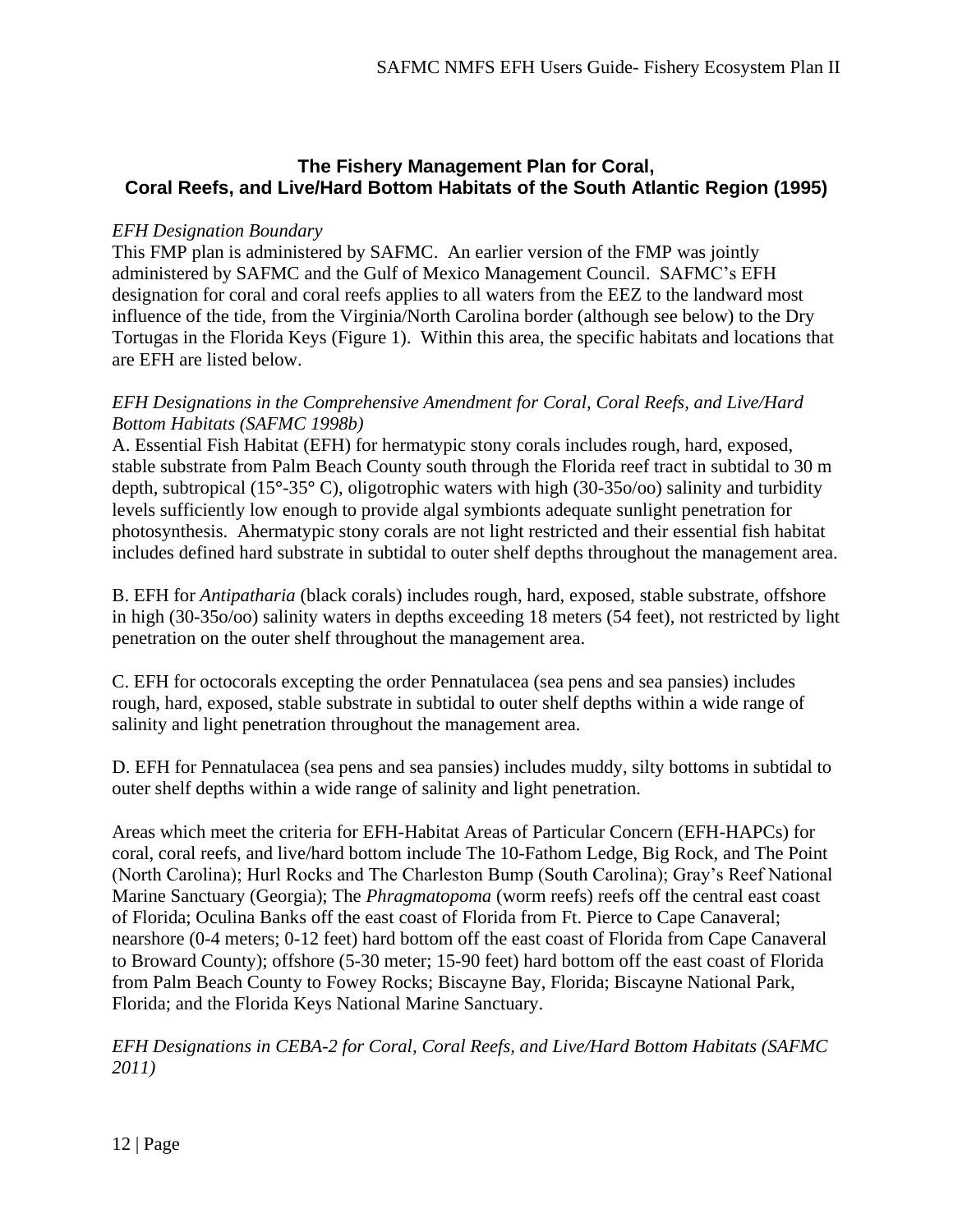The following Deepwater Coral HAPCs designated in Comprehensive Ecosystem-Based Amendment 1 are designated as EFH-HAPCs: Cape Lookout Coral HAPC, Cape Fear Coral HAPC, Blake Ridge Diapir Coral HAPC, Stetson-Miami Terrace Coral HAPC, and Pourtalés Terrace Coral HAPC.

*Clarifications to the designations for Coral, Coral Reefs, and Live/Hard Bottom Habitats* 1. Several fishery management plans refer in different ways to coral, coral reef, or hardbottom in their EFH designations. The public and resource agencies have requested a more uniform application of these terms in the designations. SAFMC's Coral Advisory Panel and Habitat and Environmental Protection Advisory Panel are developing terminology that will bring consistency to the wording of the EFH designations.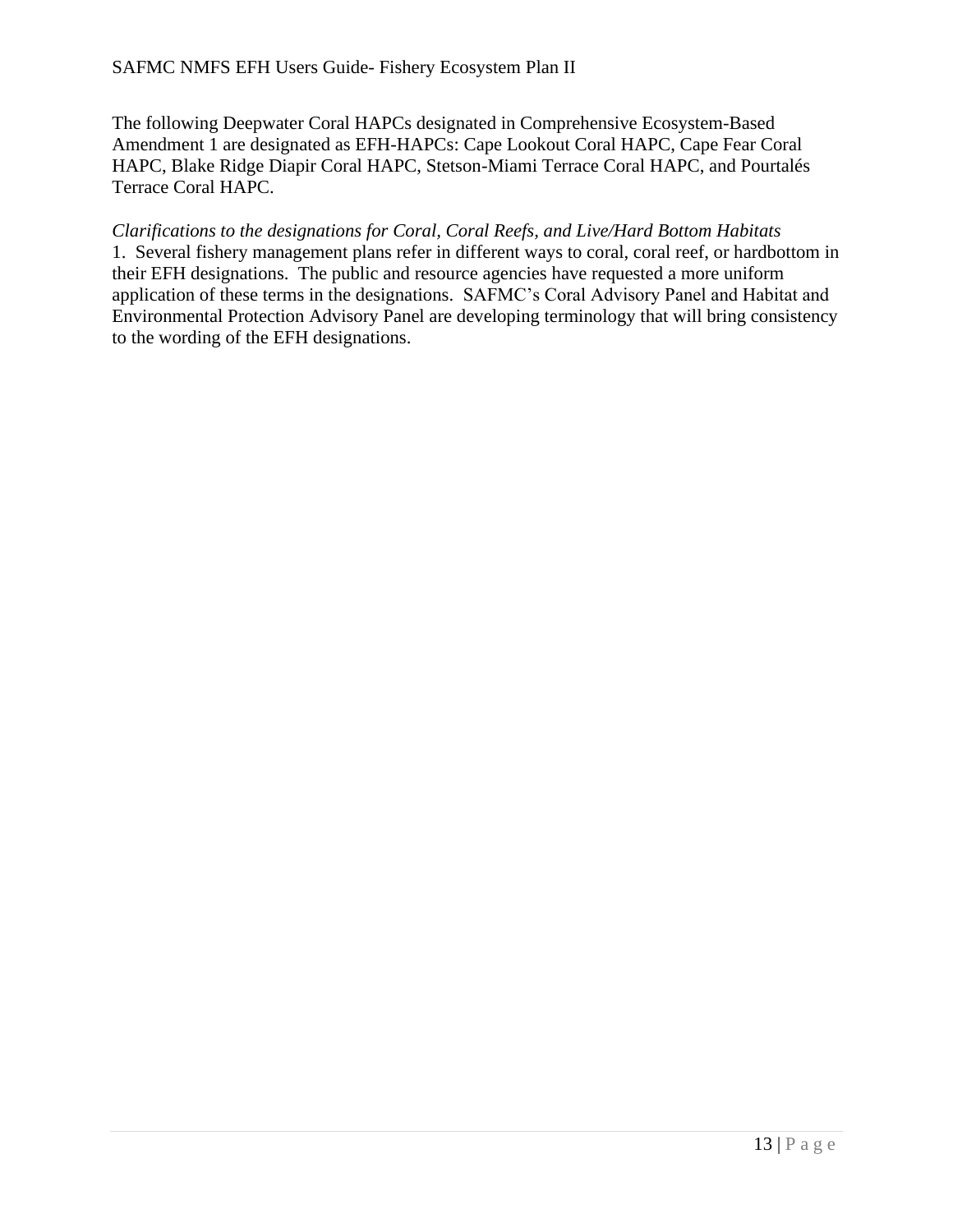### **Fishery Management Plan for Pelagic** *Sargassum* **Habitat of the South Atlantic Region (2002)**

#### *EFH Designation Boundary*

SAFMC's EFH designation for *Sargassum* applies to all waters from the EEZ to the landward most influence of the tide, from the Virginia/North Carolina border to the Dry Tortugas in the Florida Keys (Figure 1). Within this area, the specific habitats and locations that are EFH are listed below.

#### *EFH Designations in CEBA-2 for Coral, Coral Reefs, and Live/Hard Bottom Habitats (SAFMC 2011)*

Essential Fish Habitat (EFH) for *Sargassum* is the top ten meters of the water column in the South Atlantic EEZ bounded by the Gulfstream.

#### *Clarifications to the designation for Sargassum*

No clarifications of this designation have been requested during EFH consultations.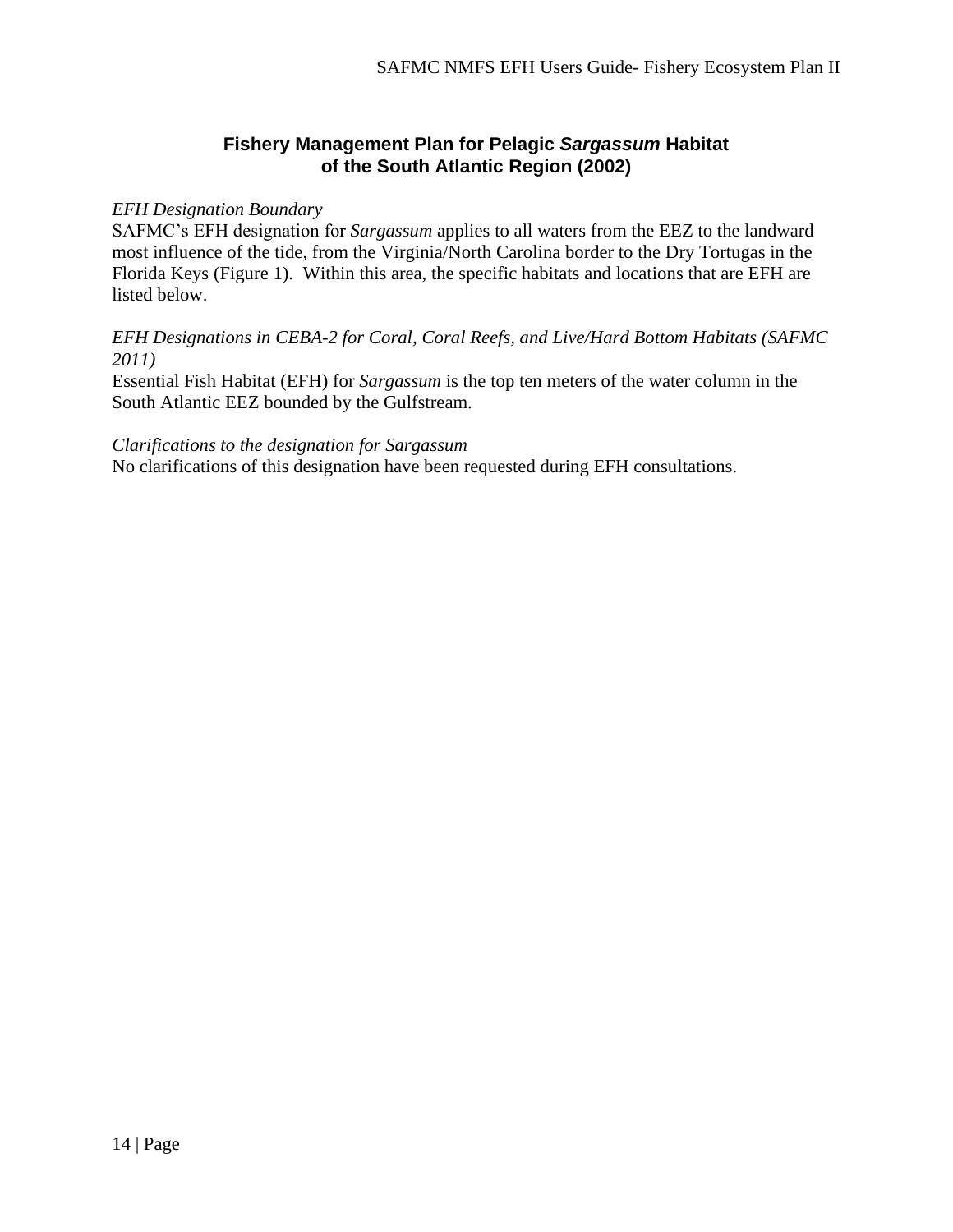### **Fishery Management Plan for the Dolphin and Wahoo Fishery of the Atlantic (2003)**

#### *EFH Designation Boundary*

This fishery management plan is administered by SAFMC in cooperation with the New England Fishery Management Council and Mid-Atlantic Fishery Management Council. SAFMC's EFH designation for dolphin and wahoo applies to all waters from the EEZ to the landward most influence of the tide, from the Virginia/North Carolina border (although see below) to the Dry Tortugas in the Florida Keys (Figure 1). Within this area, the specific habitats and locations that are EFH are listed below.

*EFH Designations in the Comprehensive Amendment (1998b) and the Fishery Management Plan for Dolphin and Wahoo (2003)*

EFH for dolphin and wahoo is the Gulf Stream, Charleston Gyre, Florida Current, and pelagic *Sargassum.*

EFH-HAPCs for dolphin and wahoo in the Atlantic include The Point, The Ten-Fathom Ledge, and Big Rock (North Carolina); The Charleston Bump and The Georgetown Hole (South Carolina); The Point off Jupiter Inlet (Florida); The Hump off Islamorada, Florida; The Marathon Hump off Marathon, Florida; The "Wall" off of the Florida Keys; and Pelagic *Sargassum.*

#### *Clarifications to the designation for Dolphin and Wahoo* No clarifications of this designation have been requested during EFH consultations.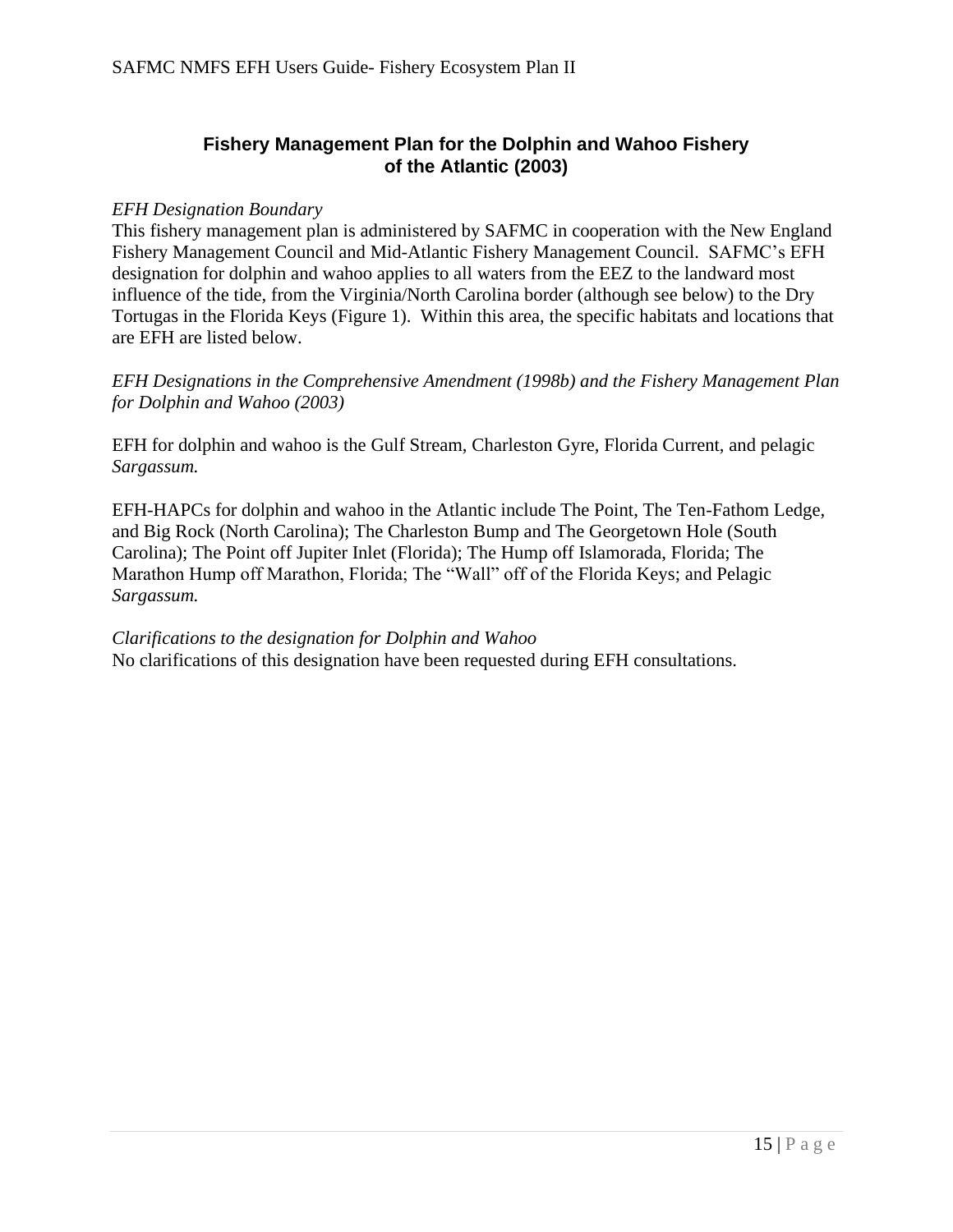

Figure 1. Unless otherwise specified in an EFH designation, SAFMC's EFH designations apply to all waters from the EEZ to the landward most influence of the tide, from the Virginia/North Carolina border to the Dry Tortugas in the Florida Keys.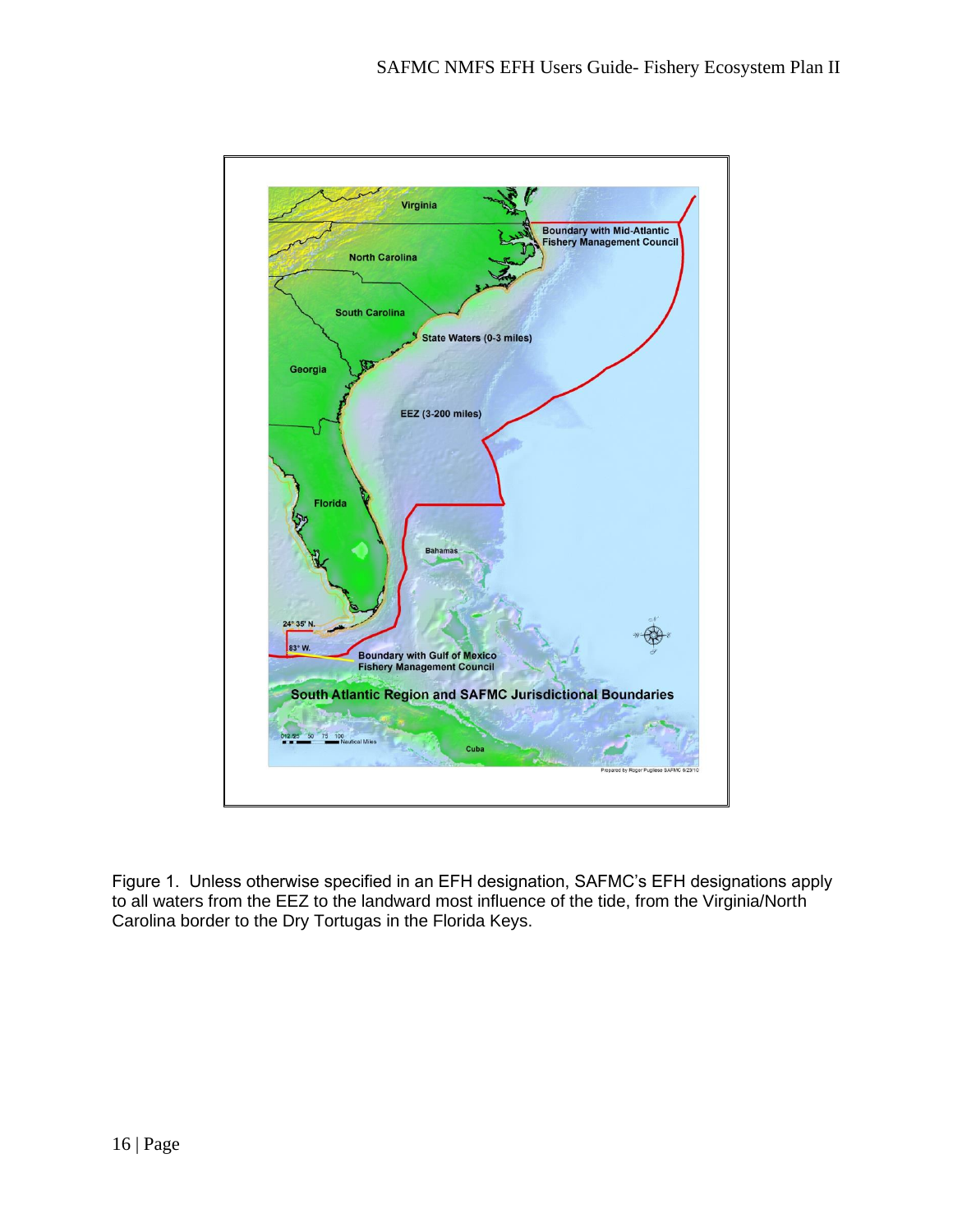

Figure 2. Components of a tidal inlet. (Source U.S. Army Corps of Engineers)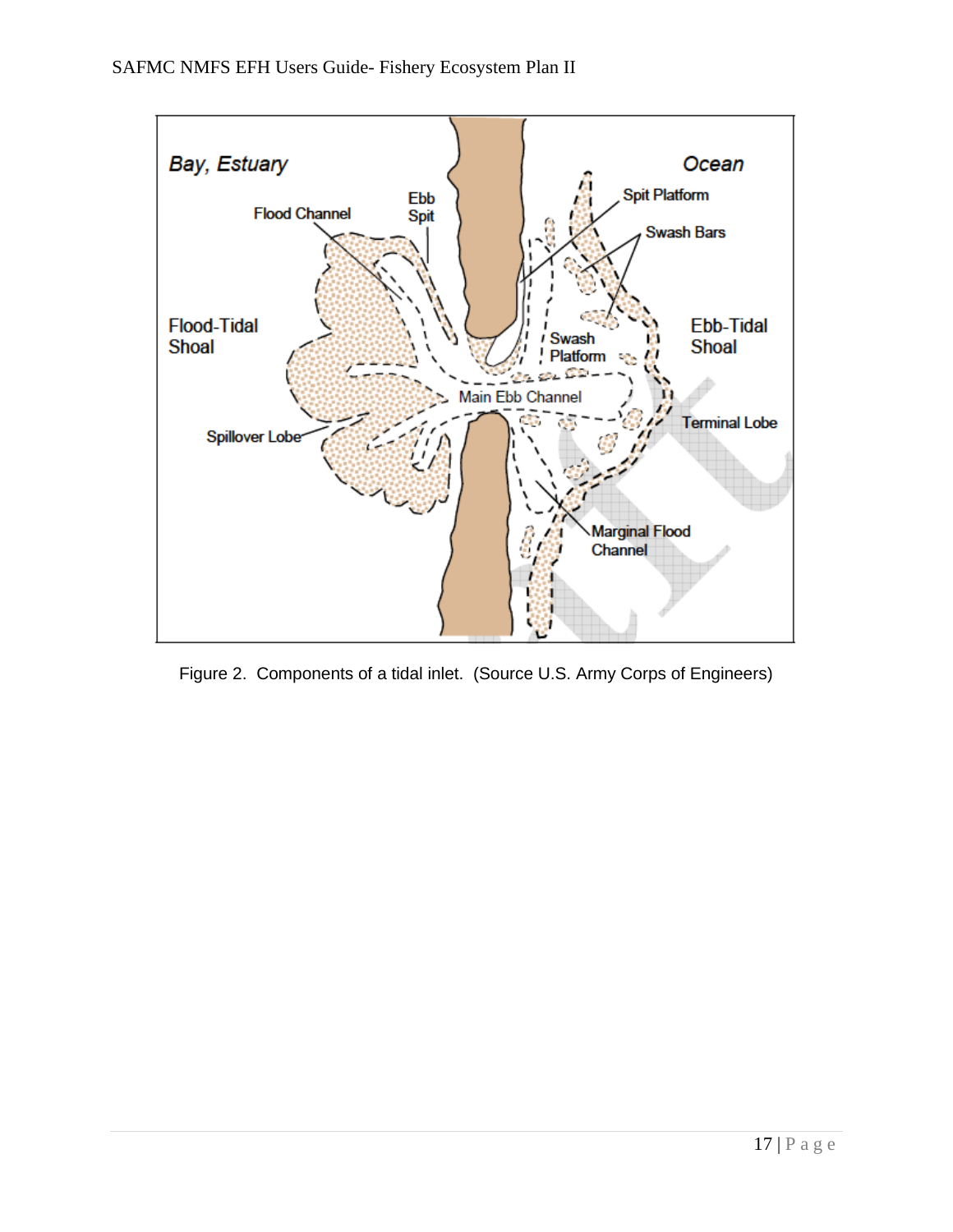### **Appendix 1. State-Designated Areas.**

The table below references the state regulations that present state-designated areas that warrant special protection under state law. These areas are "state-designated areas" which may function as nursery habitats of species managed by the SAFMC and under the EFH or EFH-HAPC designations for penaeid shrimp, snapper grouper species, and coastal migratory pelagic species.

| <b>Designation</b>                  | <b>Regulation</b>          | <b>Comments</b>                                                       |
|-------------------------------------|----------------------------|-----------------------------------------------------------------------|
| <b>North Carolina</b>               |                            |                                                                       |
| <b>Inland Primary Nursery Areas</b> | 15A NCAC 10C .0503         |                                                                       |
| <b>Primary Nursery Areas</b>        | 15A NCAC 03R .0103         |                                                                       |
| <b>Permanent Secondary</b>          | 15A NCAC 03R .0104         |                                                                       |
| <b>Nursery Areas</b>                |                            |                                                                       |
| <b>Secondary Nursery Areas</b>      | 15A NCAC 03R .0105         |                                                                       |
| <b>Strategic Habitat Areas and</b>  | 15A NCAC 03H .0104         | None as of November 30, 2010                                          |
| <b>Critical Habitat Areas</b>       | (4)(h)                     |                                                                       |
| <b>Crab Spawning Sanctuaries</b>    | 15A NCAC 03R .0110         |                                                                       |
| <b>Oyster Sanctuaries</b>           | 15A NCAC 03R .0117         |                                                                       |
| <b>Outstanding Resource Waters</b>  | 15A NCAC 02B .0225         |                                                                       |
|                                     |                            |                                                                       |
| <b>South Carolina</b>               |                            |                                                                       |
| <b>Outstanding Resource Waters</b>  | DHEC R. 61-69              | Only coastal counties included as<br>state designated nursery grounds |
| <b>Outstanding National</b>         | DHEC R. 61-68              | None coastal as of November 30,                                       |
| <b>Resource Waters</b>              |                            | 2010                                                                  |
|                                     |                            |                                                                       |
| Georgia                             |                            |                                                                       |
| <b>Outstanding National</b>         | $391 - 3 - 6 - 03$         | None as of November 30, 2010                                          |
| <b>Resource Waters</b>              |                            |                                                                       |
|                                     |                            |                                                                       |
| <b>Florida</b>                      |                            |                                                                       |
| <b>Aquatic Preserves and</b>        | 258.35, Florida            | <b>Only Preserves and Waters</b>                                      |
| <b>Outstanding Florida Waters</b>   | Statutes (F.S.) and        | located on the Atlantic coast of                                      |
|                                     | 62-302.700, Florida        | Florida included                                                      |
|                                     | <b>Administrative Code</b> |                                                                       |
|                                     | (F.A.C)                    |                                                                       |
|                                     |                            |                                                                       |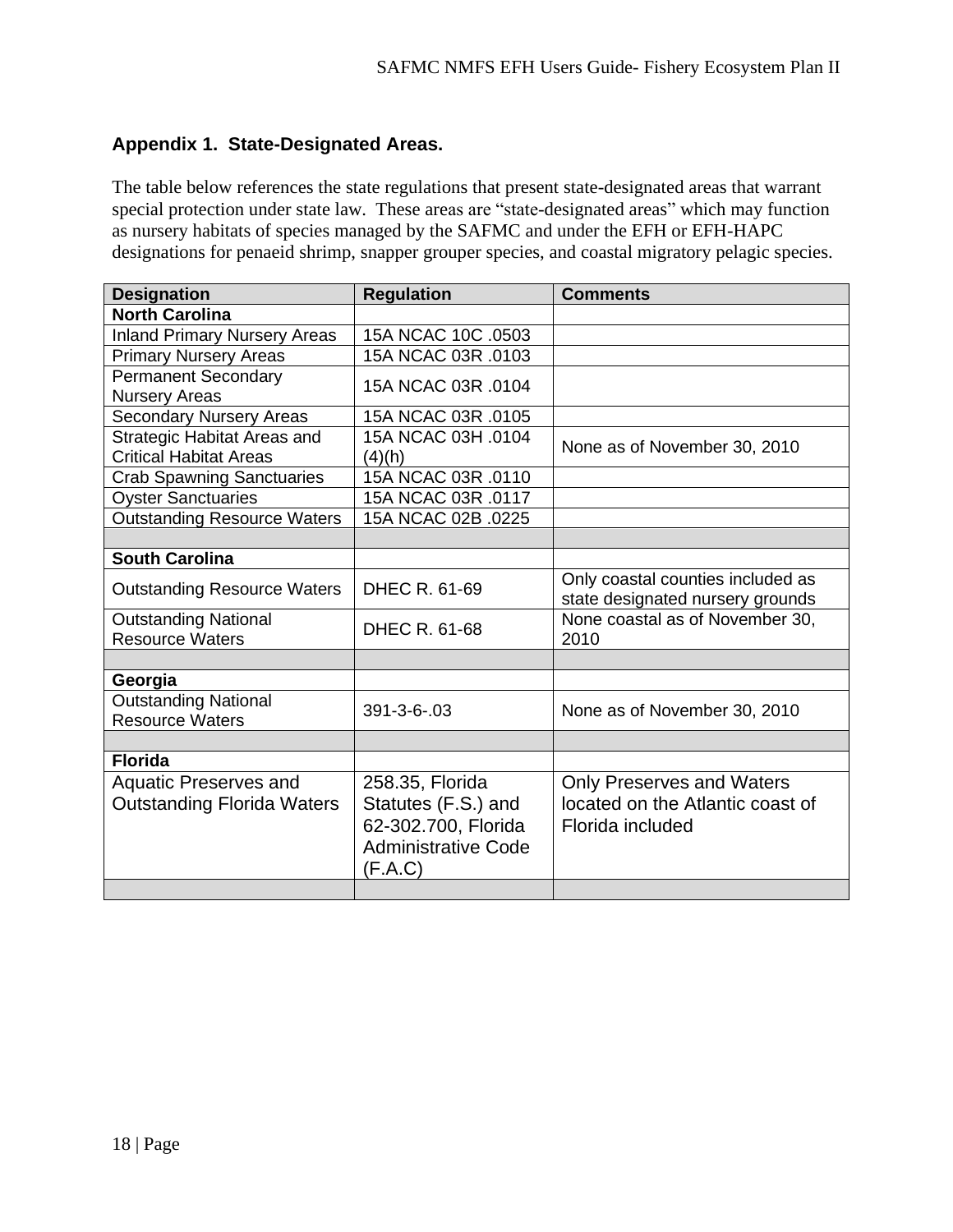### **Appendix 1 (continued). State-Designated Areas —North Carolina.**

In North Carolina, NC Marine Fisheries Rule 15A NCAC 03I .0101(4) defines "Fish Habitat Areas" as "The estuarine and marine areas that support juvenile and adult populations of fish species, as well as forage species utilized in the food chain. Fish habitats, as used in this definition, are vital for portions of the entire life cycle, including the early growth and development of fish species." Nursery areas are further defined in 15A NCAC 03I .0101(4)(f) as "areas that for reasons such as food, cover, bottom type, salinity, temperature, and other factors, young finfish and crustaceans spend the major portion of their initial growing season. Primary nursery areas are those areas in the estuarine system where initial post-larval development takes place. These are areas where populations are uniformly early juveniles. Secondary nursery areas are those areas in the estuarine system where later juvenile development takes place. Populations are composed of developing sub-adults of similar size that have migrated from an upstream primary nursery area to the secondary nursery area located in the middle portion of the estuarine system." Strategic Habitat Areas are defined in 15A NCAC 03H .0104 (4)(h) as "Locations of individual fish habitats or systems of habitats that provide exceptional habitat functions or that are particularly at risk due to imminent threats, vulnerability, or rarity." All of these areas are managed by the NC Division of Marine Fisheries.

Maps of Primary Nursery Areas, Secondary Nursery Areas, and Special Secondary Nursery Areas have been combined into one map package on the NC Division of Marine Fisheries website at: [http://portal.ncdenr.org/web/mf/primary-nursery-areas.](http://portal.ncdenr.org/web/mf/primary-nursery-areas) Specific coordinates for the various resource area designations can be found at the following NC Marine Fisheries rule links:

Primary Nursery Areas [15A NCAC 03R .0103:](http://reports.oah.state.nc.us/ncac/title%2015a%20-%20environmental%20quality/chapter%2003%20-%20marine%20fisheries/subchapter%20r/15a%20ncac%2003r%20.0103.pdf) [http://reports.oah.state.nc.us/ncac/title%2015a%20-](http://reports.oah.state.nc.us/ncac/title%2015a%20-%20environmental%20quality/chapter%2003%20-%20marine%20fisheries/subchapter%20r/15a%20ncac%2003r%20.0103.pdf) [%20environmental%20quality/chapter%2003%20-](http://reports.oah.state.nc.us/ncac/title%2015a%20-%20environmental%20quality/chapter%2003%20-%20marine%20fisheries/subchapter%20r/15a%20ncac%2003r%20.0103.pdf) [%20marine%20fisheries/subchapter%20r/15a%20ncac%2003r%20.0103.pdf.](http://reports.oah.state.nc.us/ncac/title%2015a%20-%20environmental%20quality/chapter%2003%20-%20marine%20fisheries/subchapter%20r/15a%20ncac%2003r%20.0103.pdf)

Permanent Secondary Nursery Areas [15A NCAC 03R .0104:](http://reports.oah.state.nc.us/ncac/title%2015a%20-%20environmental%20quality/chapter%2003%20-%20marine%20fisheries/subchapter%20r/15a%20ncac%2003r%20.0104.pdf) [http://reports.oah.state.nc.us/ncac/title%2015a%20-](http://reports.oah.state.nc.us/ncac/title%2015a%20-%20environmental%20quality/chapter%2003%20-%20marine%20fisheries/subchapter%20r/15a%20ncac%2003r%20.0104.pdf) [%20environmental%20quality/chapter%2003%20-](http://reports.oah.state.nc.us/ncac/title%2015a%20-%20environmental%20quality/chapter%2003%20-%20marine%20fisheries/subchapter%20r/15a%20ncac%2003r%20.0104.pdf) [%20marine%20fisheries/subchapter%20r/15a%20ncac%2003r%20.0104.pdf](http://reports.oah.state.nc.us/ncac/title%2015a%20-%20environmental%20quality/chapter%2003%20-%20marine%20fisheries/subchapter%20r/15a%20ncac%2003r%20.0104.pdf)

Special Secondary Nursery Areas [15A NCAC 03R .0105:](http://reports.oah.state.nc.us/ncac/title%2015a%20-%20environmental%20quality/chapter%2003%20-%20marine%20fisheries/subchapter%20r/15a%20ncac%2003r%20.0105.pdf) [http://reports.oah.state.nc.us/ncac/title%2015a%20-](http://reports.oah.state.nc.us/ncac/title%2015a%20-%20environmental%20quality/chapter%2003%20-%20marine%20fisheries/subchapter%20r/15a%20ncac%2003r%20.0105.pdf) [%20environmental%20quality/chapter%2003%20-](http://reports.oah.state.nc.us/ncac/title%2015a%20-%20environmental%20quality/chapter%2003%20-%20marine%20fisheries/subchapter%20r/15a%20ncac%2003r%20.0105.pdf) [%20marine%20fisheries/subchapter%20r/15a%20ncac%2003r%20.0105.pdf](http://reports.oah.state.nc.us/ncac/title%2015a%20-%20environmental%20quality/chapter%2003%20-%20marine%20fisheries/subchapter%20r/15a%20ncac%2003r%20.0105.pdf)

Maps of Crab Spawning Sanctuaries can be found on the NC Division of Marine Fisheries website at:

[http://portal.ncdenr.org/web/mf/crab-spawning-sanctuaries.](http://portal.ncdenr.org/web/mf/crab-spawning-sanctuaries) Specific coordinates for Crab Spawning Sanctuaries can be found in NC Marine Fisheries Rule [15A NCAC 03R .0110:](http://reports.oah.state.nc.us/ncac/title%2015a%20-%20environmental%20quality/chapter%2003%20-%20marine%20fisheries/subchapter%20r/15a%20ncac%2003r%20.0110.pdf) [http://reports.oah.state.nc.us/ncac/title%2015a%20-](http://reports.oah.state.nc.us/ncac/title%2015a%20-%20environmental%20quality/chapter%2003%20-%20marine%20fisheries/subchapter%20r/15a%20ncac%2003r%20.0110.pdf)

[%20environmental%20quality/chapter%2003%20-](http://reports.oah.state.nc.us/ncac/title%2015a%20-%20environmental%20quality/chapter%2003%20-%20marine%20fisheries/subchapter%20r/15a%20ncac%2003r%20.0110.pdf)

[%20marine%20fisheries/subchapter%20r/15a%20ncac%2003r%20.0110.pdf](http://reports.oah.state.nc.us/ncac/title%2015a%20-%20environmental%20quality/chapter%2003%20-%20marine%20fisheries/subchapter%20r/15a%20ncac%2003r%20.0110.pdf)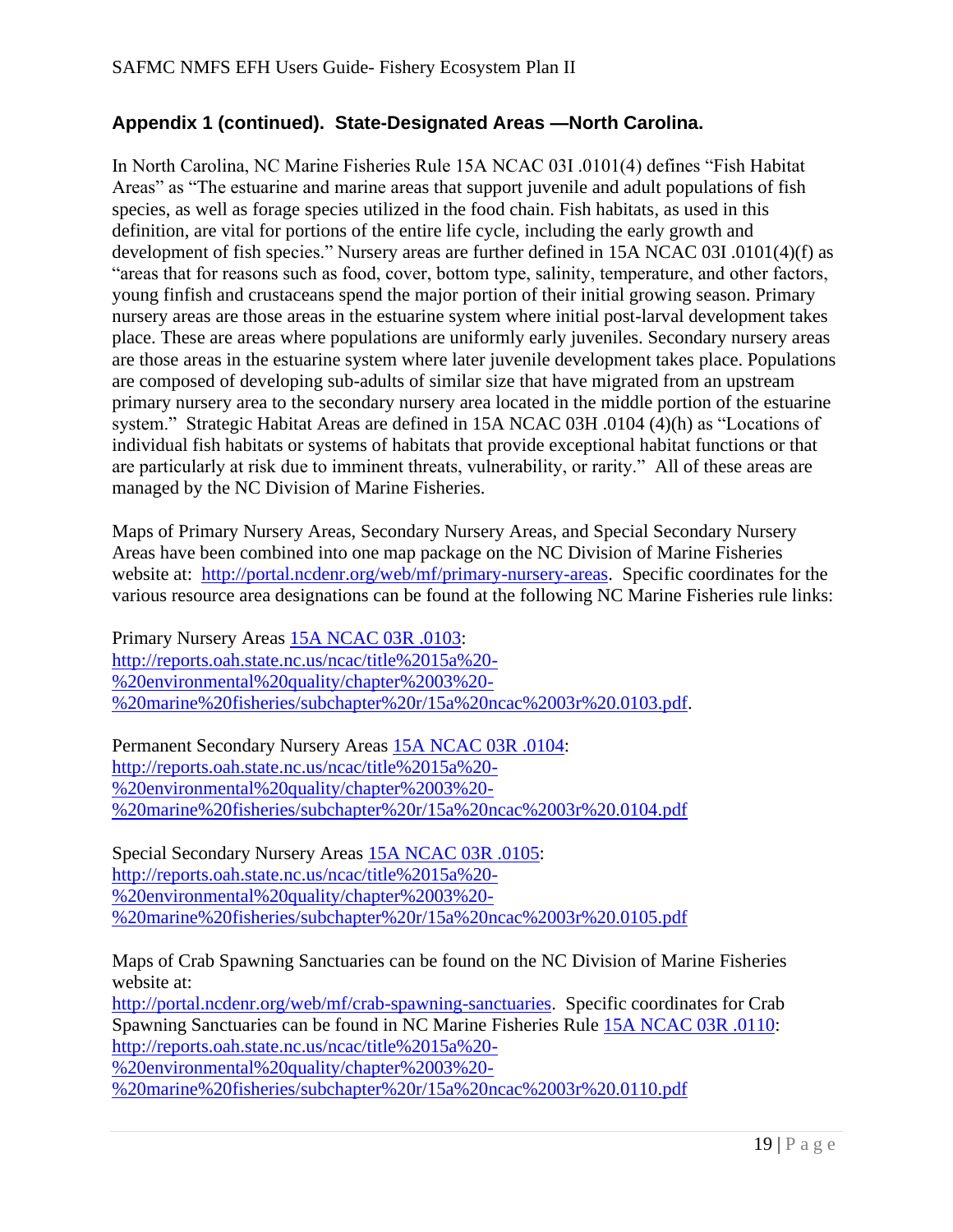Maps of Oyster Sanctuaries can be found on the NC Division of Marine Fisheries website at: <http://portal.ncdenr.org/web/mf/habitat/enhancement/oyster-sanctuaries>

Specific coordinates for Oyster Sanctuaries can be found in NC Marine Fisheries Rule [15A](http://reports.oah.state.nc.us/ncac/title%2015a%20-%20environmental%20quality/chapter%2003%20-%20marine%20fisheries/subchapter%20r/15a%20ncac%2003r%20.0117.pdf)  [NCAC 03R .0117:](http://reports.oah.state.nc.us/ncac/title%2015a%20-%20environmental%20quality/chapter%2003%20-%20marine%20fisheries/subchapter%20r/15a%20ncac%2003r%20.0117.pdf) [http://reports.oah.state.nc.us/ncac/title%2015a%20-](http://reports.oah.state.nc.us/ncac/title%2015a%20-%20environmental%20quality/chapter%2003%20-%20marine%20fisheries/subchapter%20r/15a%20ncac%2003r%20.0117.pdf) [%20environmental%20quality/chapter%2003%20-](http://reports.oah.state.nc.us/ncac/title%2015a%20-%20environmental%20quality/chapter%2003%20-%20marine%20fisheries/subchapter%20r/15a%20ncac%2003r%20.0117.pdf) [%20marine%20fisheries/subchapter%20r/15a%20ncac%2003r%20.0117.pdf](http://reports.oah.state.nc.us/ncac/title%2015a%20-%20environmental%20quality/chapter%2003%20-%20marine%20fisheries/subchapter%20r/15a%20ncac%2003r%20.0117.pdf)

Inland Primary Nursery Areas are managed by the NC Wildlife Resources Commission and are defined in rule 15A NCAC 10C .0502 as "those areas inhabited by the embryonic, larval or juvenile life stages of marine or estuarine fish or crustacean species due to favorable physical, chemical or biological factors." Specific coordinates for Inland Primary Nursery Areas are found in NC Wildlife Resources Rule [15A 10C .0503:](http://reports.oah.state.nc.us/ncac/title%2015a%20-%20environmental%20quality/chapter%2010%20-%20wildlife%20resources%20and%20water%20safety/subchapter%20c/15a%20ncac%2010c%20.0503.pdf)

[http://reports.oah.state.nc.us/ncac/title%2015a%20-](http://reports.oah.state.nc.us/ncac/title%2015a%20-%20environmental%20quality/chapter%2010%20-%20wildlife%20resources%20and%20water%20safety/subchapter%20c/15a%20ncac%2010c%20.0503.pdf)

[%20environmental%20quality/chapter%2010%20-](http://reports.oah.state.nc.us/ncac/title%2015a%20-%20environmental%20quality/chapter%2010%20-%20wildlife%20resources%20and%20water%20safety/subchapter%20c/15a%20ncac%2010c%20.0503.pdf)

[%20wildlife%20resources%20and%20water%20safety/subchapter%20c/15a%20ncac%2010c%2](http://reports.oah.state.nc.us/ncac/title%2015a%20-%20environmental%20quality/chapter%2010%20-%20wildlife%20resources%20and%20water%20safety/subchapter%20c/15a%20ncac%2010c%20.0503.pdf) [0.0503.pdf](http://reports.oah.state.nc.us/ncac/title%2015a%20-%20environmental%20quality/chapter%2010%20-%20wildlife%20resources%20and%20water%20safety/subchapter%20c/15a%20ncac%2010c%20.0503.pdf)

Outstanding Resource Waters are managed by the NC Division of Water Resources and are defined in rule 15A NCAC 02B .0225 as waters that are "of exceptional state or national recreational or ecological significance and that the waters have exceptional water quality" and that meet certain criteria. Both criteria and specific water body designations can be found in [15A](http://reports.oah.state.nc.us/ncac/title%2015a%20-%20environmental%20quality/chapter%2002%20-%20environmental%20management/subchapter%20b/15a%20ncac%2002b%20.0225.pdf)  [NCAC 02B .0225](http://reports.oah.state.nc.us/ncac/title%2015a%20-%20environmental%20quality/chapter%2002%20-%20environmental%20management/subchapter%20b/15a%20ncac%2002b%20.0225.pdf) and at the following link: [http://reports.oah.state.nc.us/ncac/title%2015a%20-](http://reports.oah.state.nc.us/ncac/title%2015a%20-%20environmental%20quality/chapter%2002%20-%20environmental%20management/subchapter%20b/15a%20ncac%2002b%20.0225.pdf) [%20environmental%20quality/chapter%2002%20-](http://reports.oah.state.nc.us/ncac/title%2015a%20-%20environmental%20quality/chapter%2002%20-%20environmental%20management/subchapter%20b/15a%20ncac%2002b%20.0225.pdf) [%20environmental%20management/subchapter%20b/15a%20ncac%2002b%20.0225.pdf](http://reports.oah.state.nc.us/ncac/title%2015a%20-%20environmental%20quality/chapter%2002%20-%20environmental%20management/subchapter%20b/15a%20ncac%2002b%20.0225.pdf)

A link to an interactive map for Strategic Habitat Areas (SHAs) follows: <http://portal.ncdenr.org/web/mf/habitat/SHAs> Note: Region 3 SHAs are not yet included and Region 4 SHA designation is underway.

Offshore Areas

Coordinates of artificial reefs are included in the link below for an interactive map/reef guide: <http://portal.ncdenr.org/web/mf/artificial-reefs-program>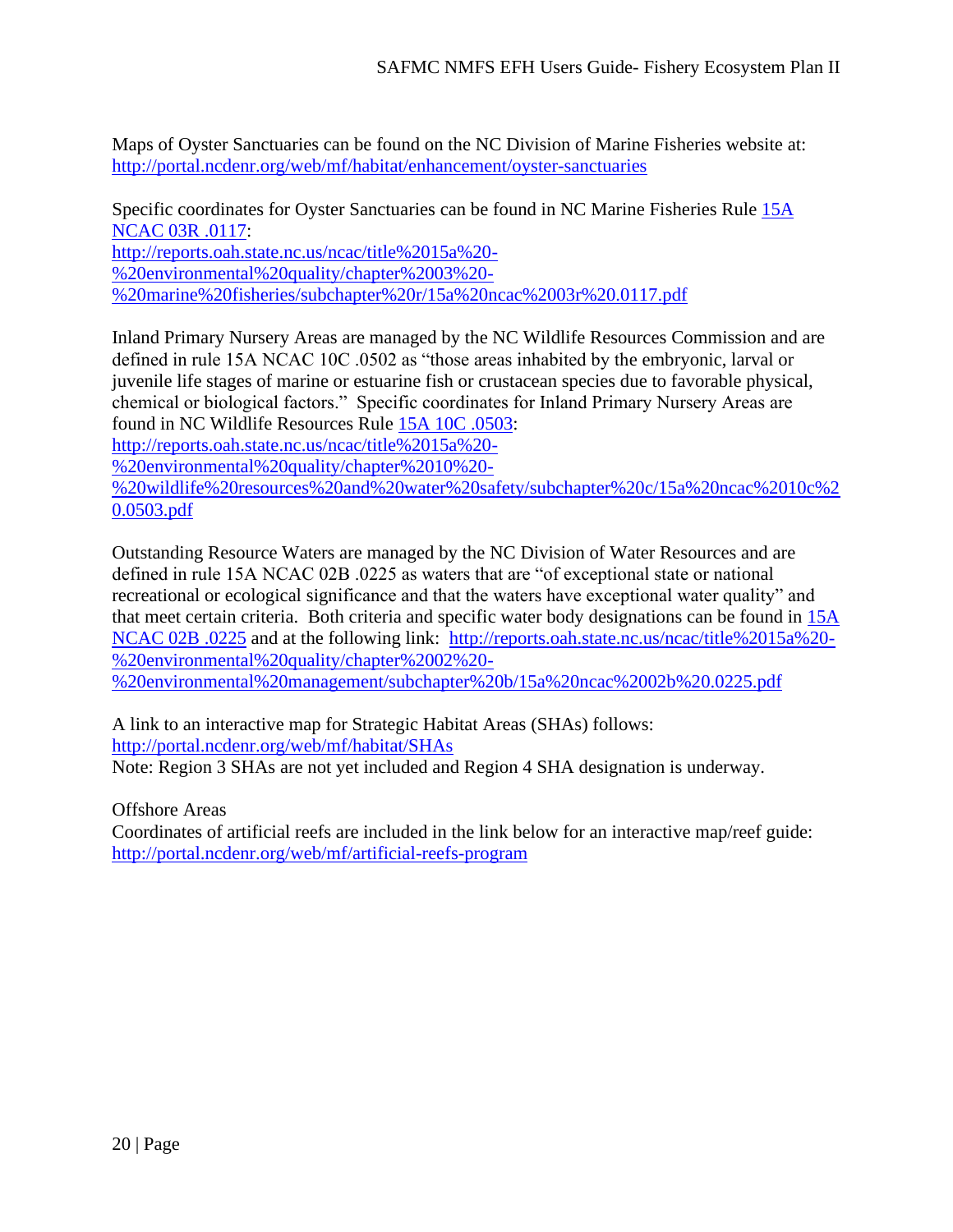# **Appendix 1 (continued). State-Designated Areas—South Carolina.**

In South Carolina, DHEC R. 61-69 designates Outstanding Resources Waters. Those estuarine Outstanding Resources Waters within coastal counties are state-designated areas that may function as nursery habitats of species managed by the SAFMC; the table below lists those estuarine Outstanding Resources Waters.

| Waterbody                | <b>County</b>   | <b>Description</b>                                                             |
|--------------------------|-----------------|--------------------------------------------------------------------------------|
| <b>Bass Creek</b>        | <b>Beaufort</b> | The entire creek tributary to May River                                        |
| <b>Bull Creek</b>        | <b>Beaufort</b> | The entire creek tributary to the Cooper River and<br>May River                |
| <b>Callawassie Creek</b> | <b>Beaufort</b> | The entire creek tributary to the Colleton River                               |
| <b>Chechessee Creek</b>  | <b>Beaufort</b> | The entire creek tributary to the Colleton River<br>and the Chechessee River   |
| <b>Colleton River</b>    | <b>Beaufort</b> | The entire stream tributary to the Chechessee<br>River                         |
| <b>Cooper River</b>      | <b>Beaufort</b> | The river form New River to Ramshorn Creek                                     |
| May River                | <b>Beaufort</b> | The entire stream tributary to Calibogue Sound                                 |
| <b>Okatie River</b>      | <b>Beaufort</b> | The entire river tributary to Colleton River                                   |
| <b>Sawmill Creek</b>     | <b>Beaufort</b> | The entire creek tributary to Colleton River                                   |
| <b>Adams Creek</b>       | Charleston      | The entire creek tributary to Bohicket Creek                                   |
| <b>Bailey Creek</b>      | Charleston      | The entire creek tributary to St. Pierre Creek                                 |
| <b>Big bay Creek</b>     | Charleston      | The entire creek tributary to the South Edisto<br>River                        |
| <b>Bohicket Creek</b>    | Charleston      | The entire creek tributary from North Edisto River<br>to Church Creek          |
| <b>Bull's Bay</b>        | Charleston      | The entire Bay                                                                 |
| <b>Bullyard Sound</b>    | Charleston      | The entire Sound                                                               |
| Cape Romain Harbor       | Charleston      | The entire Harbor                                                              |
| Caper's Inlet            | Charleston      | The entire stream tributary to the Atlantic Ocean                              |
| <b>Church Creek</b>      | Charleston      | That portion of the creek from Wadmalaw Sound<br>to Ravens Point               |
| Copahee Sound            | Charleston      | The entire Sound                                                               |
| Dawhoo River             | Charleston      | The entire river from The South Edisto River to<br>the North Edisto River      |
| <b>Fishing Creek</b>     | Charleston      | From its headwaters to a point 2 miles from its<br>mouth                       |
| <b>Fishing Creek</b>     | Charleston      | From a point 2 miles from its mouth to its<br>confluence with St. Pierre Creek |
| <b>Fishing Creek</b>     | Charleston      | The entire creek tributary to Dawhoo River                                     |
| <b>Frampton Creek</b>    | Charleston      | The entire creek tributary to Frampton Inlet                                   |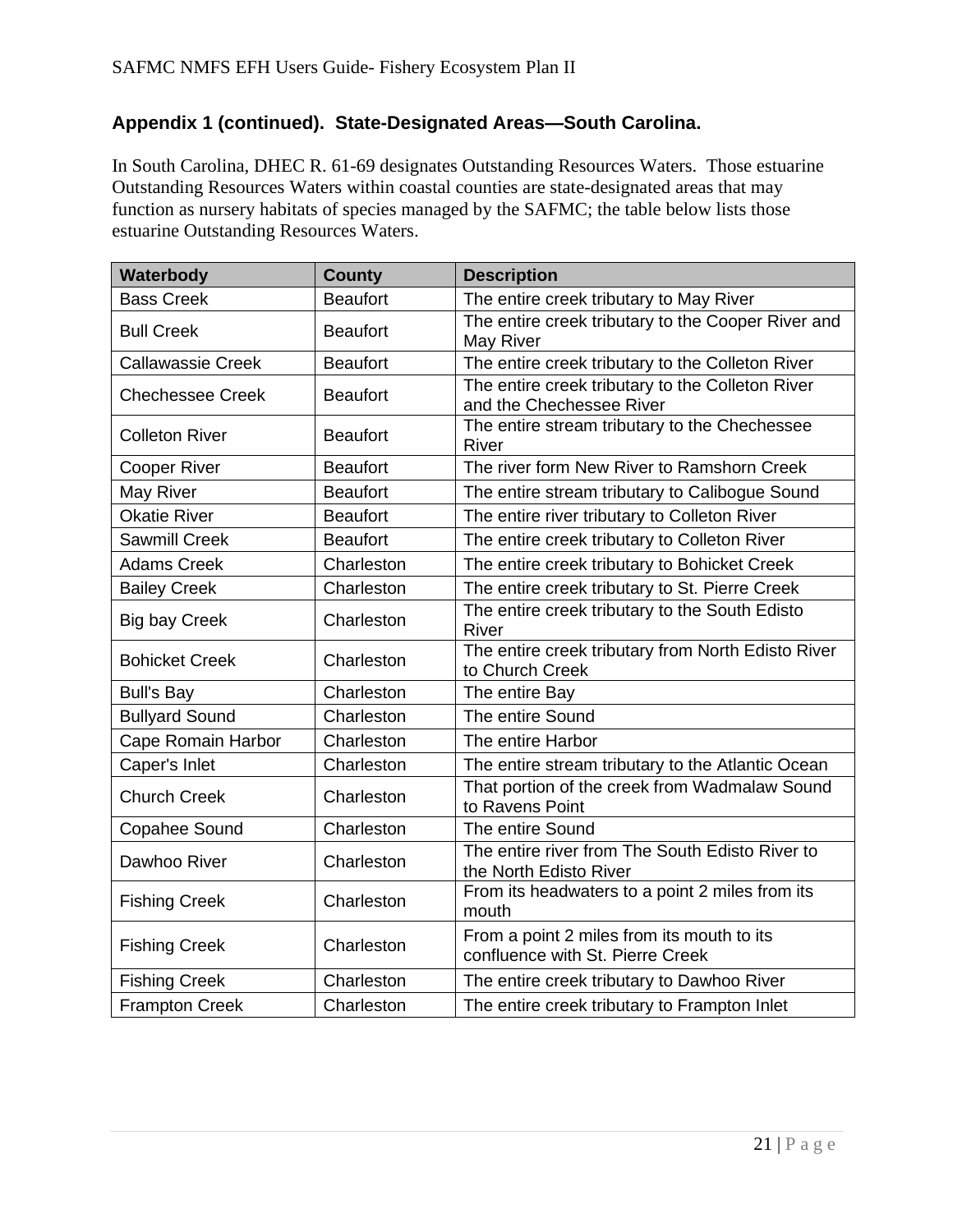| Waterbody                 | <b>County</b> | <b>Description</b>                                                                                       |
|---------------------------|---------------|----------------------------------------------------------------------------------------------------------|
| Frampton Inlet            | Charleston    | The entire inlet tributary to the Atlantic Ocean                                                         |
| <b>Garden Creek</b>       | Charleston    | The entire creek tributary to Toogoodoo Creek                                                            |
| <b>Gibson Creek</b>       | Charleston    | The entire creek tributary to Wadmalaw River                                                             |
| Intracoastal Waterway     | Charleston    | That portion of the waterway from Gibson Creek<br>to the confluence of Wadmalaw Sound and Stono<br>River |
| Intracoastal Waterway     | Charleston    | From Dawho River to Gibson Creek                                                                         |
| Jeremy Inlet              | Charleston    | The entire inlet tributary to the Atlantic Ocean                                                         |
| <b>Leadenwah Creek</b>    | Charleston    | The entire creek tributary to the North Edisto River                                                     |
| Long Creek                | Charleston    | The entire creek tributary to Steamboat Creek                                                            |
| Lower Toogoodoo<br>Creek  | Charleston    | From a point 3 miles from its mouth to its<br>confluence with Toogoodoo Creek                            |
| Mark Bay                  | Charleston    | The entire Bay                                                                                           |
| <b>Mcleod Creek</b>       | Charleston    | The entire creek tributary to the North Edisto River<br>(Also called Tom Point Creek)                    |
| <b>Milton Creek</b>       | Charleston    | The entire creek tributary to St. Pierre Creek                                                           |
| <b>Mud Creek</b>          | Charleston    | The entire creek tributary to the South Edisto<br>River                                                  |
| <b>North Edisto River</b> | Charleston    | From its headwaters to the Intracoastal Waterway                                                         |
| <b>North Edisto River</b> | Charleston    | From Steamboat Creek to the Atlantic Ocean                                                               |
| <b>Ocella Creek</b>       | Charleston    | The entire creek tributary to the North Edisto River                                                     |
| <b>Oyster House Creek</b> | Charleston    | The entire stream tributary to Wadmalaw River                                                            |
| Price Inlet               | Charleston    | The entire stream tributary to the Atlantic Ocean                                                        |
| <b>Privateer Creek</b>    | Charleston    | The entire creek tributary to the North Edisto River                                                     |
| <b>Russell Creek</b>      | Charleston    | The entire creek tributary to Dawho River                                                                |
| <b>Sand Creek</b>         | Charleston    | The entire creek tributary to Steamboat Creek                                                            |
| <b>Scott Creek</b>        | Charleston    | The entire creek from Big Bay Creek to Jeremy<br>Inlet                                                   |
| <b>Shingle Creek</b>      | Charleston    | The entire creek tributary to St. Pierre Creek                                                           |
| <b>South Creek</b>        | Charleston    | The entire creek tributary to Ocella Creek                                                               |
| <b>St. Pierre Creek</b>   | Charleston    | The entire creek tributary to the South Edisto<br>River                                                  |
| <b>Steamoat Creek</b>     | Charleston    | The entire creek tributary to the North Edisto River                                                     |
| <b>Store Creek</b>        | Charleston    | The entire creek tributary to St. Pierre Creek                                                           |
| <b>Swinton Creek</b>      | Charleston    | The entire creek tributary to Lower Toogoodoo<br>Creek                                                   |
| <b>Tom Point Creek</b>    | Charleston    | The entire creek tributary to the North Edisto River<br>(Also Called McLeod Creek)                       |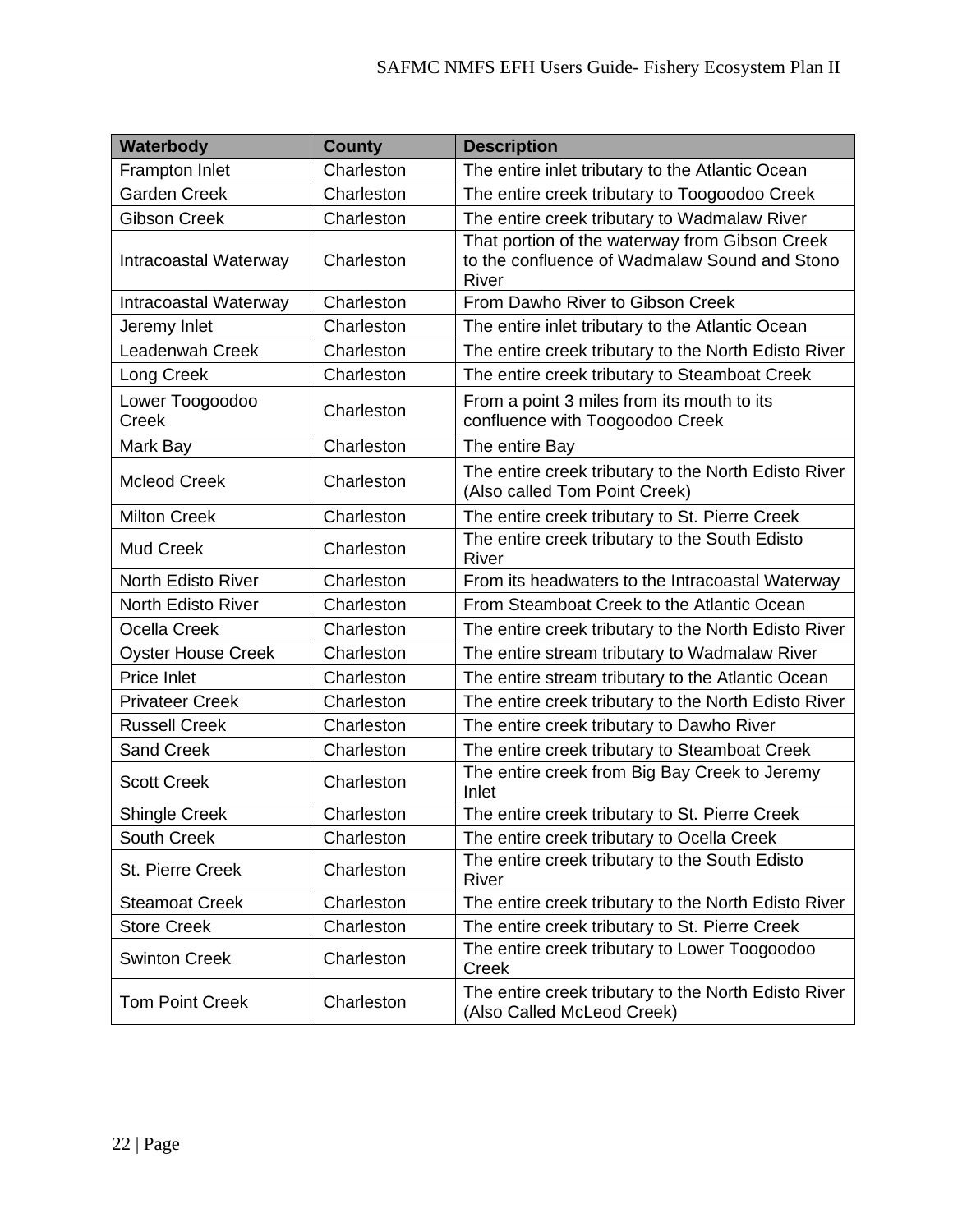| Waterbody                     | <b>County</b>           | <b>Description</b>                                                                                                                                                     |
|-------------------------------|-------------------------|------------------------------------------------------------------------------------------------------------------------------------------------------------------------|
| Toogoodoo Creek               | Charleston              | The entire creek tributary to the North Edisto River                                                                                                                   |
| <b>Townsend River</b>         | Charleston              | The entire river tributary to Frampton Inlet                                                                                                                           |
| <b>Wadmalaw River</b>         | Charleston              | The entire river from Wadmalaw Sound to the<br><b>North Edisto River</b>                                                                                               |
| <b>Wadmalaw Sound</b>         | Charleston              | The entire sound                                                                                                                                                       |
| <b>Westbank Creek</b>         | Charleston              | The entire creek tributary to the North Edisto River                                                                                                                   |
| <b>Whooping Island Creek</b>  | Charleston              | The entire creek tributary to Steamboat Creek                                                                                                                          |
| <b>Edisto River</b>           | Charleston,<br>Colleton | From U.S. 17 to its confluence with the Dawhoo<br>River and the South Edisto River                                                                                     |
| <b>South Edisto River</b>     | Charleston,<br>Colleton | From Dawhoo River to Mud Creek                                                                                                                                         |
| <b>Alligator Creek</b>        | Colleton                | The entire creek tributary to the South Edisto<br>River                                                                                                                |
| <b>Mosquito Creek</b>         | Colleton                | That portion of the creek from Bull Cut to the<br>South Edisto River                                                                                                   |
| <b>Sampson Island Creek</b>   | Colleton                | The entire creek tributary to the South Edisto<br>River                                                                                                                |
| Bass Hole Bay                 | Georgetown              | The entire bay between Old Man Creek and<br><b>Debidue Creek</b>                                                                                                       |
| <b>Bly Creek</b>              | Georgetown              | The entire creek tributary to Old Man Creek                                                                                                                            |
| <b>Bob's Garden Creek</b>     | Georgetown              | The entire creek tributary to Jones Creek                                                                                                                              |
| <b>Boor Creek</b>             | Georgetown              | The entire creek between Jones Creek and Wood<br>Creek                                                                                                                 |
| <b>Bread and Butter Creek</b> | Georgetown              | The entire creek tributary to Town Creek                                                                                                                               |
| <b>Clambank Creek</b>         | Georgetown              | The entire creek tributary to Town Creek                                                                                                                               |
| <b>Cooks Creek</b>            | Georgetown              | The entire creek between Old Man Creek and<br><b>Debidue Creek</b>                                                                                                     |
| <b>Crabhaul Creek</b>         | Georgetown              | The entire creek tributary to Old Man Creek                                                                                                                            |
| <b>Debidue Creek</b>          | Georgetown              | That portion of the ck from confluence with Cooks<br>Creek to North Inlet and all tidal creeks including<br>those on western shore between Bass Hole Bay &<br>Cooks Ck |
| <b>Duck Creek</b>             | Georgetown              | The entire creek tributary to Jones Creek                                                                                                                              |
| <b>Jones Creek</b>            | Georgetown              | That portion of the creek from a point midway<br>between its confluence with Duck Creek and<br>Noble Slough to North Inlet                                             |
| North Inlet                   | Georgetown              | The entire inlet tributary to the Atlantic Ocean                                                                                                                       |
| <b>North Santee River</b>     | Georgetown              | From 1000 feet below the Intracoastal Waterway<br>to the Atlantic Ocean                                                                                                |
| Old Man Creek                 | Georgetown              | The entire creek tributary to Town Creek                                                                                                                               |
| Sea Creek Bay                 | Georgetown              | The entire bay tributary to Old Man Creek                                                                                                                              |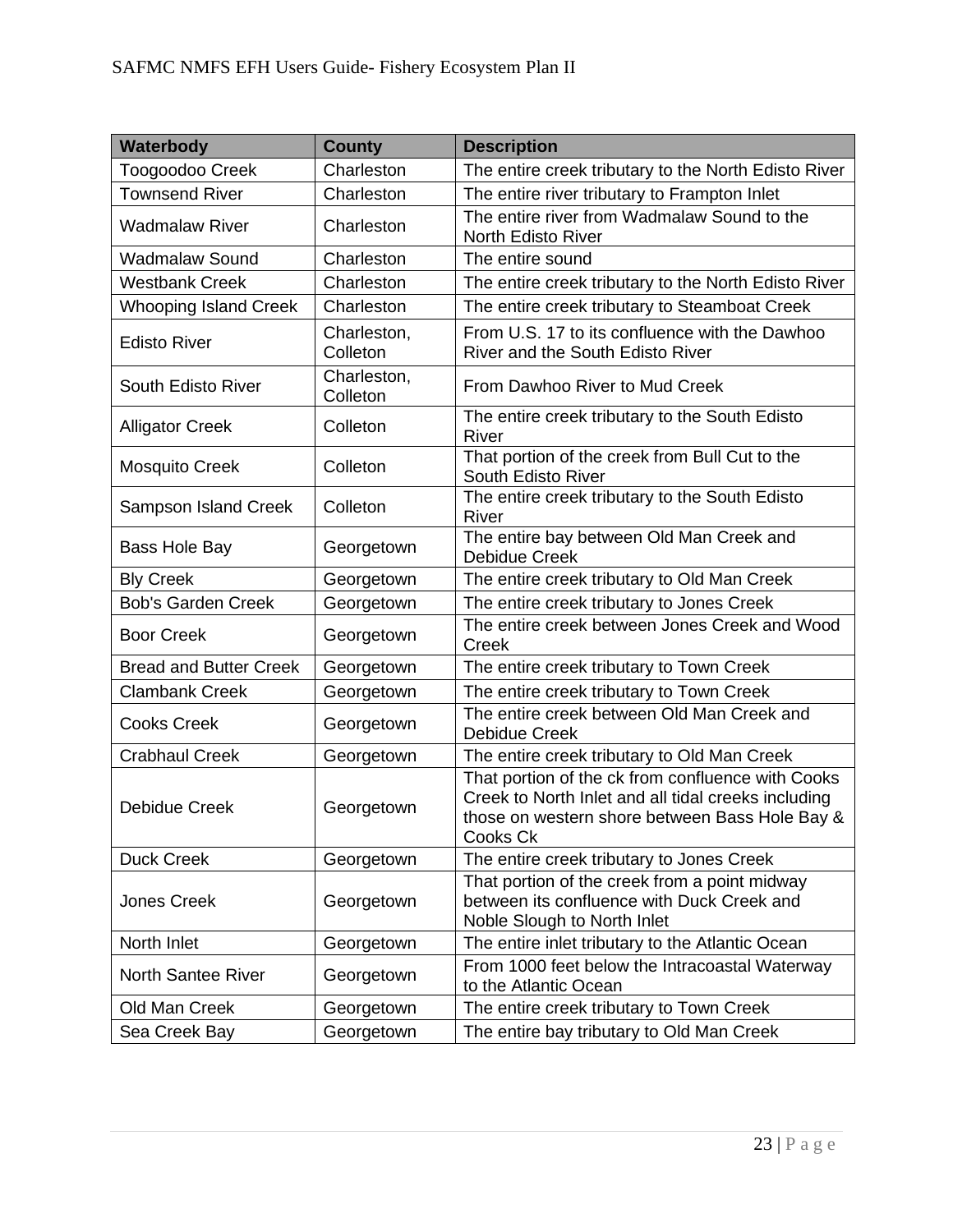| Waterbody               | <b>County</b> | <b>Description</b>                                                                                    |
|-------------------------|---------------|-------------------------------------------------------------------------------------------------------|
| <b>Sixty Bass Creek</b> | Georgetown    | That portion of the creek from a point 0.4 mile<br>from its confluence with Town Creek to North Inlet |
| South Santee River      | Georgetown    | From 1000 feet below the Intracoastal Waterway<br>to the Atlantic Ocean                               |
| <b>Town Creek</b>       | Georgetown    | That portion of the creek from its eastern<br>confluence with Clambank Creek to North Inlet           |
| <b>Wood Creek</b>       | Georgetown    | The entire creek between Boor Creek and Jones<br>Creek                                                |
| Little Pee Dee River    | Horry, Marion | That portion from the confluence with Lumber<br>River to the confluence with Great Pee Dee River      |